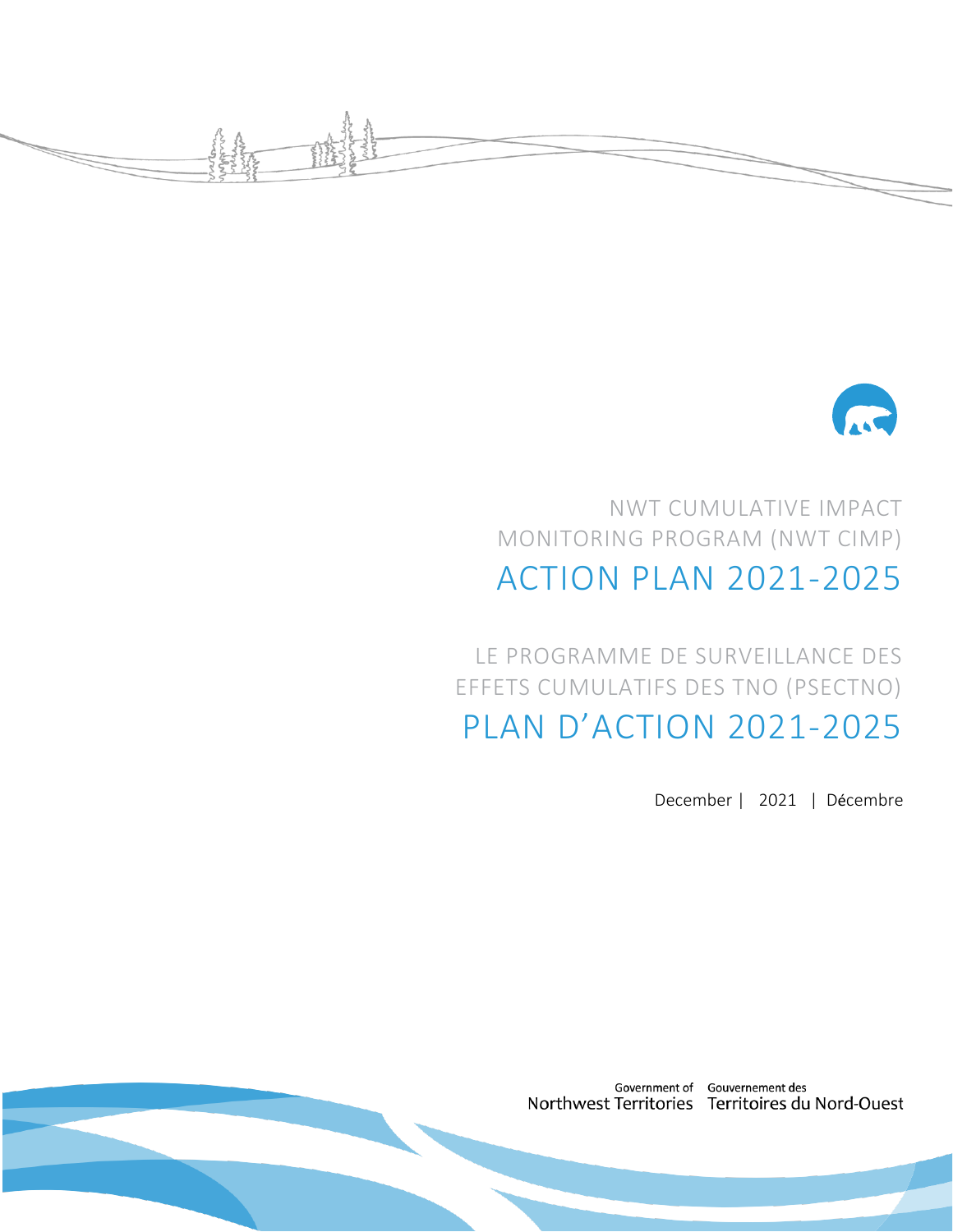# Table of Contents

| 1. |                                                                                                                                     |
|----|-------------------------------------------------------------------------------------------------------------------------------------|
| 2. |                                                                                                                                     |
| 3. |                                                                                                                                     |
| 4. |                                                                                                                                     |
| 5. | CONNECTIONS BETWEEN NWT CIMP AND EXISTING GNWT PLANS, STRATEGIES AND INITIATIVES.12                                                 |
| 6. |                                                                                                                                     |
| 7. |                                                                                                                                     |
| 8. | A1. WORK WITH PARTNERS TO UNDERSTAND KEY MONITORING PRIORITIES 17<br>A2. CONDUCT, COORDINATE AND FUND CUMULATIVE IMPACT MONITORING, |
|    |                                                                                                                                     |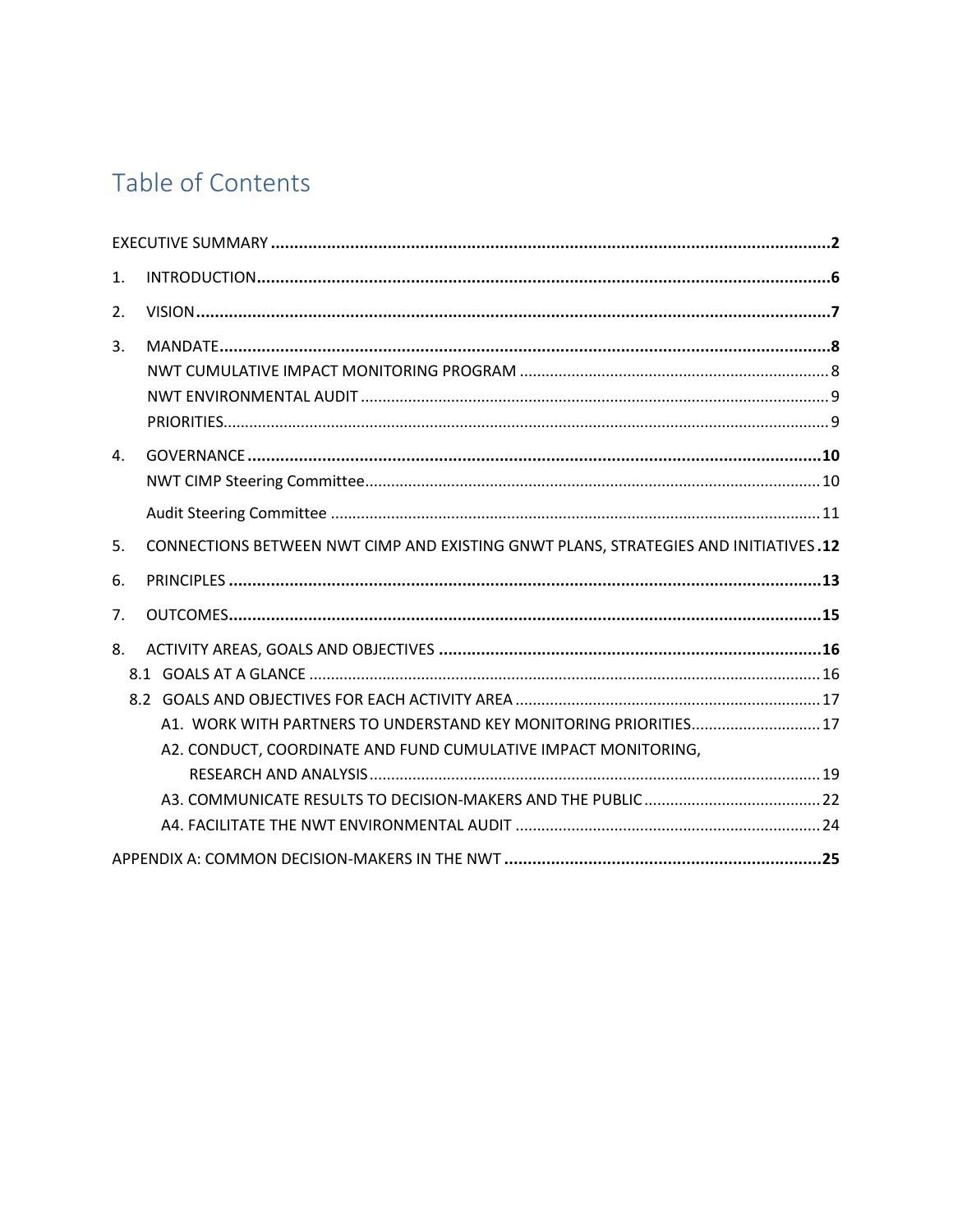## <span id="page-2-0"></span>Executive Summary

The Northwest Territories Cumulative Impact Monitoring Program (NWT CIMP) is a source of environmental monitoring and research in the Northwest Territories. The program conducts, coordinates, and funds the collection, analysis and reporting of information related to environmental conditions. Its goal is to support resource management decision-making and sustainable development by furthering our understanding of cumulative impacts.

NWT CIMP defines cumulative impacts as changes in the environment<sup>1</sup> from combinations of human activities and natural processes occurring across the landscape and over time<sup>2</sup>.

Coordinated, long-term environmental monitoring and research is critical for NWT CIMP to meet its mandate and goals. NWT CIMP provides environmental monitoring and research information for consideration in decision-making<sup>3</sup> and to understand and respond to changing conditions at local, regional and territorial scales.

The Action Plan outlines our vision, mandate, governance, principles and outcomes for the program for 2021-2025.

To realize its vision, NWT CIMP conducts four main activities, referred to as activity areas:

- 1) Working with partners to understand key monitoring priorities;
- 2) Conducting, coordinating and funding cumulative impact monitoring, research and analysis;
- 3) Communicating results to decision-makers and the public; and
- 4) Assessing the program and the regulatory regime by facilitating the NWT Environmental Audit.

Within these activity areas, overarching goals have been identified. Each goal in turn has specific associated objectives, as described in Section 8. The goals in the 2021-25 Action Plan are to:

- **Identify and promote cumulative impact monitoring priorities of key decision-makers for caribou, water and fish;**
- **Identify how NWT CIMP can better consider, support and facilitate Indigenous knowledge in resource management decisions;**

<sup>1</sup> Environment: The components of the Earth including: (a) land, water and air, with all layers of the atmosphere; (b) all organic and inorganic matter and living organisms; and (c) the interacting natural systems that include components referred to in  $(a)$  and  $(b)$ .

<sup>2</sup> Adapted from Canadian Council of Ministers of the Environment (2014) *Canada-wide Definitions and Principles for Cumulative Effects.* CCME website. [\(https://ccme.ca/en/res/cedefinitionsandprinciples1.0e.pdf,](https://ccme.ca/en/res/cedefinitionsandprinciples1.0e.pdf) accessed 29 April 2021).

<sup>3</sup> Please see Appendix A for a list of Common decision-makers in the NWT.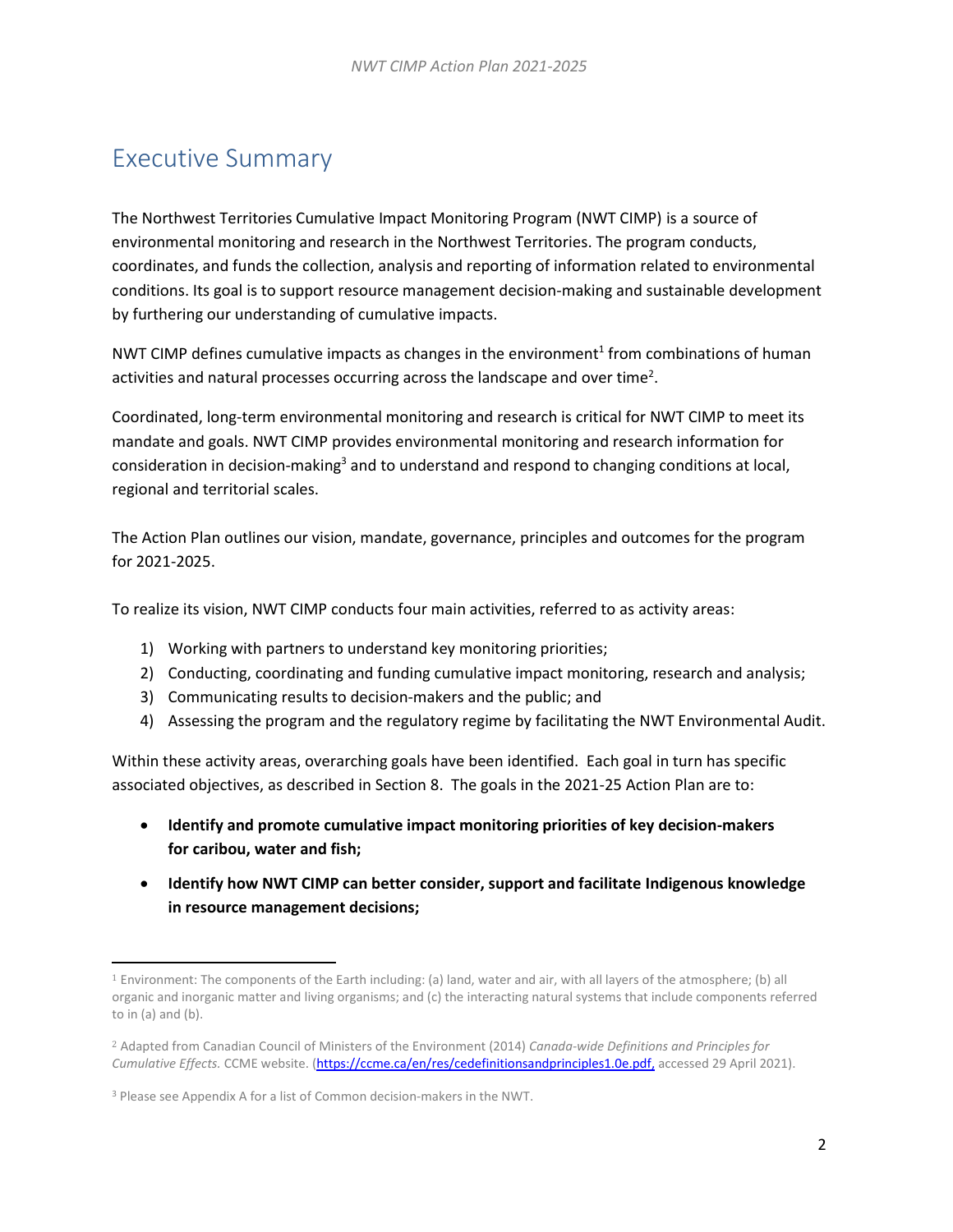- **Ensure that Indigenous governments and organizations continue to guide the design and implementation of NWT CIMP through the Steering Committee;**
- **Develop and implement a GNWT-Environment and Natural Resources (ENR) Cumulative Impact Framework;**
- **Conduct and support regional environmental cumulative impact monitoring, using Indigenous and scientific approaches;**
- **Address high priority cumulative impact monitoring and research questions of key decision-makers for caribou, water and fish;**
- **Support and promote Indigenous Knowledge cumulative impact monitoring projects;**
- **Report relevant NWT CIMP-supported monitoring and research results directly to co-management boards;**
- **Ensure NWT CIMP monitoring and research results are accessible to communities and the public; and**
- **Facilitate the NWT Environmental Audit every five years in accordance with the**  *Mackenzie Valley Resource Management Act* **(MVRMA).**

This five-year Action Plan (2021-2025) builds on the successes of previous years. NWT CIMP continues to prioritize monitoring and research related to caribou, water and fish focusing in areas experiencing current or proposed development, or landscape change.

The program continues to emphasize the priorities of key regulatory decision-makers<sup>4</sup>, including the Mackenzie Valley Environmental Impact Review Board (MVEIRB), Renewable Resources Boards, Land Use Planning Boards and Land and Water Boards of the Mackenzie Valley. NWT CIMP continues to advance the better understanding of cumulative impacts, with a greater emphasis on long-term and regional monitoring and analysis.

The Action Plan is the foundation for outreach and engagement with external partners. NWT CIMP welcomes interested parties to partner with us in this important work.

For more information, please visi[t www.nwtcimp.ca](http://www.nwtcimp.ca/) or contac[t nwtcimp@gov.nt.ca.](https://diimsxt.pws.gov.nt.ca/gnwtdav/nodes/84156501/nwtcimp%40gov.nt.ca)

<sup>4</sup> Please see Appendix A for a list of Common decision-makers in the NWT.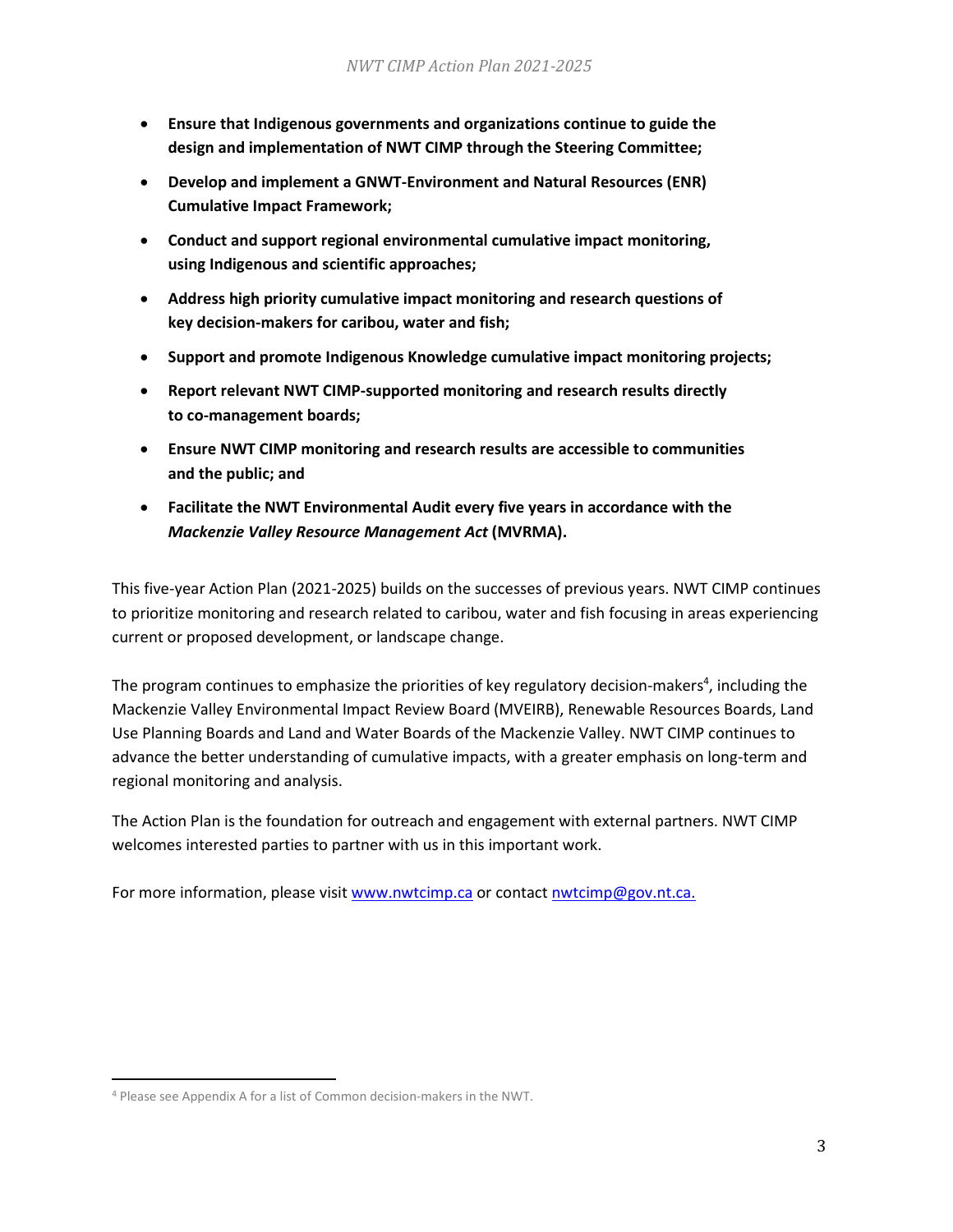# Sommaire

Le Programme de surveillance des effets cumulatifs des Territoires du Nord-Ouest (PSECTNO) contribue aux activités de surveillance et de recherche environnementales aux TNO. Il coordonne, dirige et finance la collecte, l'analyse et la diffusion de renseignements sur les conditions environnementales. Le Programme vise à faciliter la prise de décisions relatives à la gestion des ressources et au développement durable grâce à une meilleure compréhension des effets cumulatifs.

Le PSECTNO définit les effets cumulatifs comme des changements environnementaux<sup>5</sup> causés par une combinaison d'activités humaines et de phénomènes naturels qui s'accumulent au fil du temps et sur l'ensemble du territoire<sup>6</sup>.

Pour remplir son mandat, le PSECTNO doit mener des activités de surveillance et de recherche environnementales à long terme. Ce travail permet de recueillir des données qui peuvent être prises en compte dans le processus de décision<sup>7</sup> et de comprendre l'évolution des conditions aux échelles locale, régionale et territoriale et de s'y adapter.

Le plan d'action énonce les idées, le mandat, la gouvernance et les principes du PSECTNO ainsi que les résultats que l'on escompte du programme de 2021 à 2025.

Pour concrétiser ses idées, le PSECTNO se livre à quatre activités principales, communément appelées domaines d'activité :

- 1) Collaboration avec les partenaires pour définir les priorités clés en matière de surveillance
- 2) Coordination, exécution et financement de la surveillance, de la recherche et de l'analyse environnementale;
- 3) Communication des résultats aux décideurs et à la population
- 4) Évaluation du programme et du cadre de réglementation en facilitant la vérification environnementale aux TNO

Pour chaque domaine d'activité, le PSECTNO a déterminé des objectifs globaux qui ont, eux aussi, des cibles précises, comme énoncées à l'article 8 du plan d'action. Voici les objectifs globaux du plan d'action de 2021-2025 :

<sup>5</sup> Environnement : Les éléments naturels de la Terre : (a) la terre, l'eau et l'air et toutes les couches de l'atmosphère; (b) toutes les matières organiques et inorganiques ainsi que les organismes vivants; (c) les systèmes naturels en interaction qui comprennent les éléments précités aux points (a) et (b).

<sup>6</sup> Adapté du document *Définitions et principes pancanadiens pour les effets cumulatifs* du Conseil canadien des ministres de l'Environnement (2014). Site web du CCME. ([https://ccme.ca/fr/res/cedefinitionsandprinciples1.0f.pdf,](https://ccme.ca/en/res/cedefinitionsandprinciples1.0e.pdf) consulté le 29 avril 2021).

<sup>7</sup> Veuillez consulter l'annexe A pour obtenir une liste des décideurs ordinaires des TNO.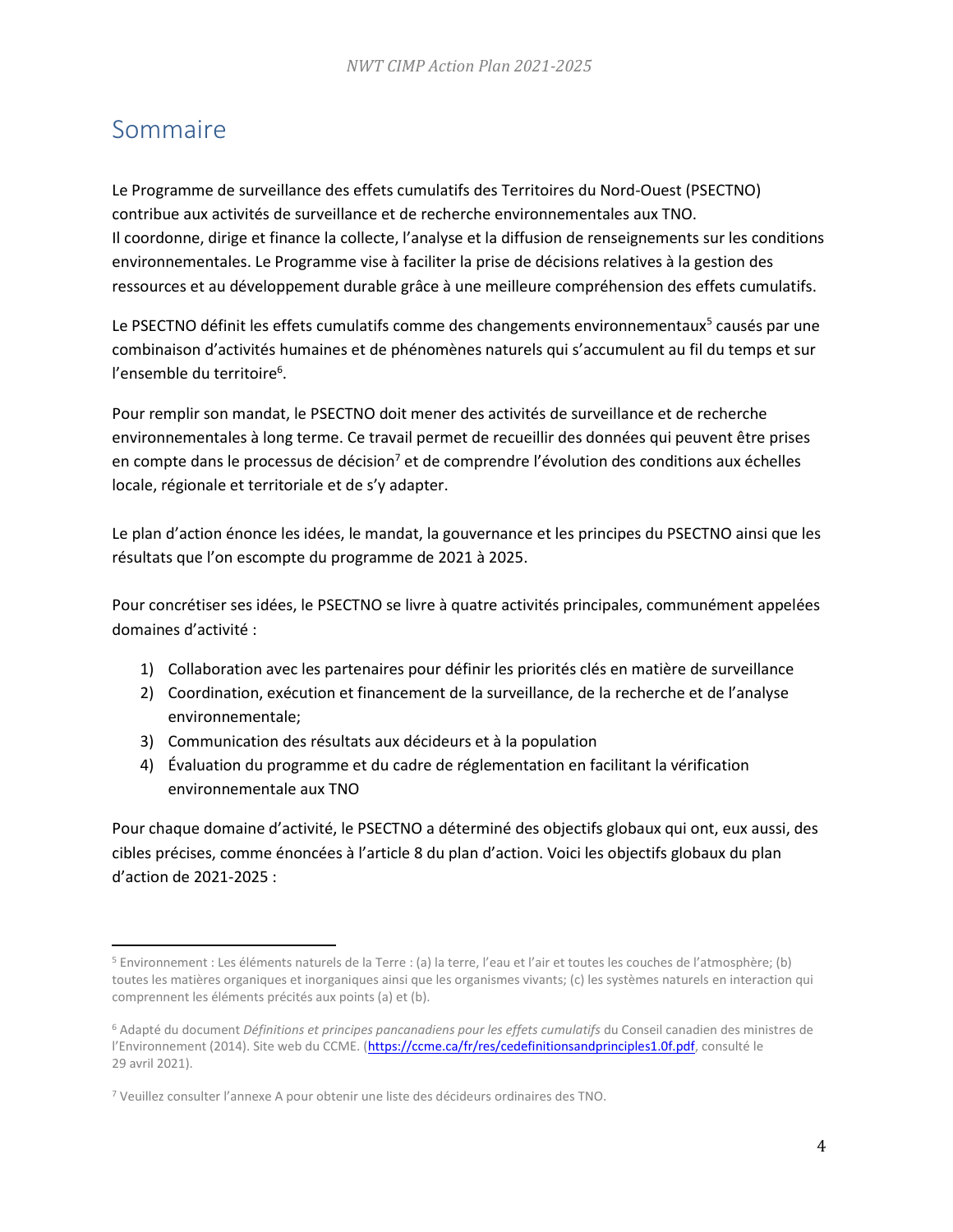- **Déterminer et promouvoir les priorités des décideurs clés concernant les activités de surveillance des effets cumulatifs liés au caribou, à l'eau et au poisson;**
- **Déterminer la façon dont le PSECTNO peut mieux tenir compte des connaissances traditionnelles dans les décisions liées à la gestion des ressources ainsi que de favoriser et de faciliter leur utilisation;**
- **Veiller à ce que les gouvernements et organisations autochtones continuent à orienter la conception et la mise en œuvre du PSECTNO par l'entremise d'un comité directeur;**
- **Élaborer et mettre en œuvre un cadre régissant les effets cumulatifs pour le ministère de l'Environnement et des Ressources naturelles du GTNO;**
- **Exercer une surveillance des effets cumulatifs à l'échelle régionale et l'appuyer en utilisant les connaissances autochtones et scientifiques;**
- **Aborder les questions hautement prioritaires des décideurs clés sur les activités de surveillance et de recherche concernant les effets cumulatifs liés au caribou, à l'eau et au poisson**
- **Appuyer et encourager les projets de surveillance des effets cumulatifs utilisant les connaissances traditionnelles;**
- **Communiquer directement aux conseils de cogestion les résultats provenant des activités de surveillance et de recherches soutenues par le PSECTNO;**
- **Faire en sorte que les collectivités et leurs résidents puissent avoir accès aux résultats provenant des activités de surveillance et de recherche**
- **Organiser la vérification environnementale quinquennale des TNO conformément à la** *Loi sur la gestion des ressources de la vallée du Mackenzie* **(MVRMA).**

Ce plan d'action quinquennale (de 2021 à 2025) s'appuie sur les réussites des années précédentes. Le PSECTNO continue d'accorder la priorité aux activités de surveillance et de recherche liées au caribou, à l'eau et au poisson et concentre ses efforts dans les régions où des projets de développement ont lieu ou ont été proposés, ou qui subissent des changements de paysage.

Le PSECTNO continue à insister sur les priorités des autorités réglementaires clés<sup>8</sup>, comme l'Office d'examen des répercussions environnementales de la vallée du Mackenzie, les conseils de gestion des ressources naturelles, les offices d'aménagement territorial, les offices des terres et des eaux de la vallée du Mackenzie. Dans leurs activités, le PSECTNO continue à favoriser la compréhension des effets cumulatifs, en accordant une importance particulière aux activités régionales à long terme de surveillance et d'analyse.

Le plan d'action est le fondement qui permet au PSECTNO de sensibiliser et d'engager les partenaires externes. Le PSECTNO invite les parties concernées à collaborer avec eux pour effectuer cet important travail.

Pour en savoir plus, consultez l[e www.enr.gov.nt.ca/fr/services/programme-de-surveillance-des](http://www.enr.gov.nt.ca/fr/services/programme-de-surveillance-des-effets-cumulatifs-psec-des-tno)[effets-cumulatifs-psec-des-tno.](http://www.enr.gov.nt.ca/fr/services/programme-de-surveillance-des-effets-cumulatifs-psec-des-tno) Vous pouvez également écrire [à nwtcimp@gov.nt.ca.](mailto:nwtcimp@gov.nt.ca)

**<sup>8</sup>** Veuillez consulter l'annexe A pour obtenir une liste des décideurs ordinaires des TNO.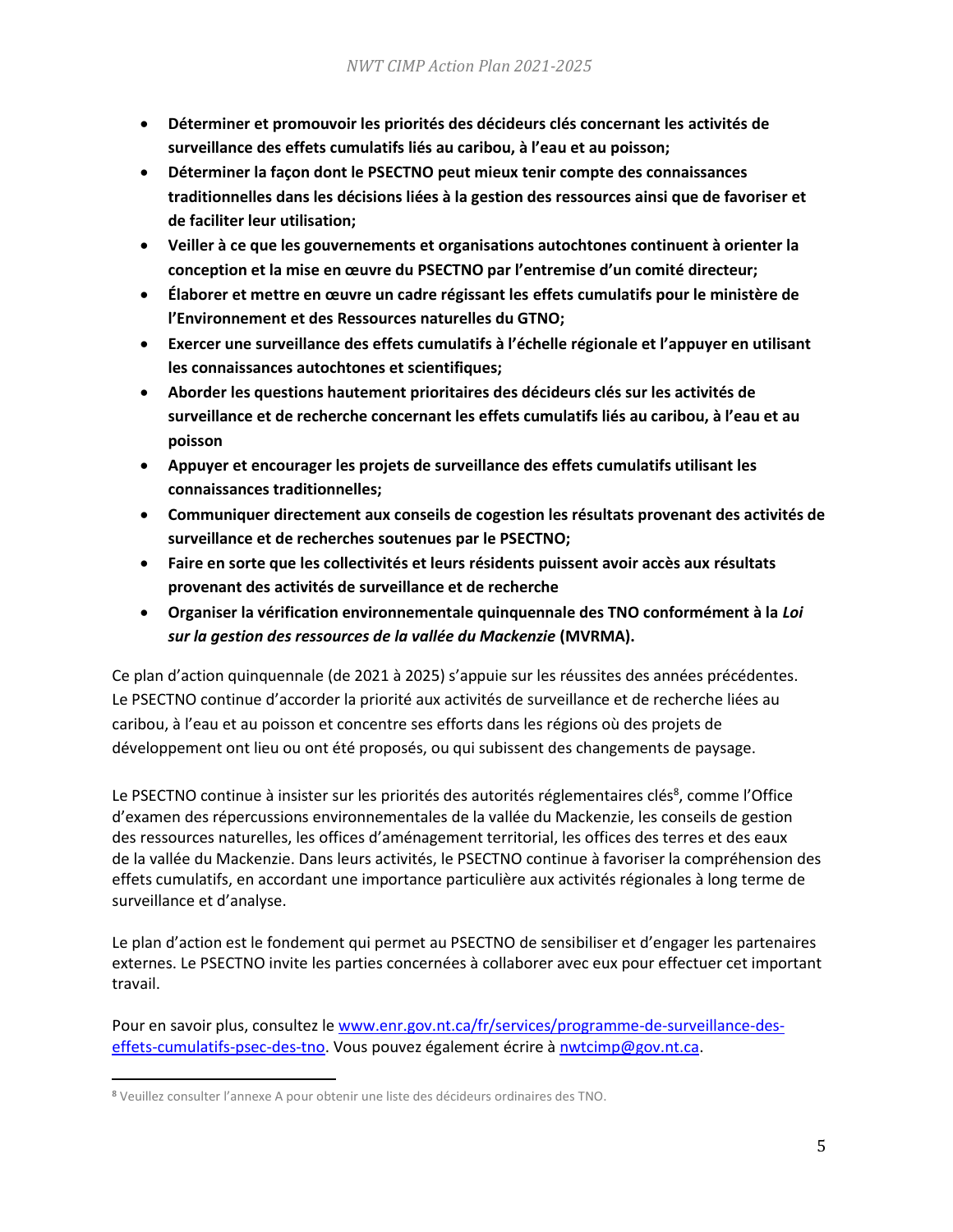# <span id="page-6-0"></span>1. Introduction

The Northwest Territories Cumulative Impact Monitoring Program (NWT CIMP) is a source of environmental<sup>9</sup> monitoring and research in the Northwest Territories. The program conducts, coordinates and funds the collection, analysis and reporting of information related to environmental conditions. Its goal is to support resource management decision-making and sustainable development by furthering our understanding of cumulative impacts to caribou, water and fish.

NWT CIMP defines cumulative impacts as changes in the environment from combinations of human activities and natural processes occurring across the landscape and over time<sup>10</sup>.

Coordinated, long-term environmental monitoring and research is critical for NWT CIMP to meet its mandate and goals. NWT CIMP provides environmental monitoring and research information for consideration in decision-making<sup>11</sup> and to understand and respond to changing conditions at local, regional and territorial scales. This information is provided through th[e NWT Discovery Portal,](https://nwtdiscoveryportal.enr.gov.nt.ca/geoportal/catalog/main/home.page) [Inventory](https://www.maps.geomatics.gov.nt.ca/Html5Viewer_PROD/Index.html?viewer=CIMP_ILC_Webmap.ILC_Viewer)  [of Landscape Change webviewer,](https://www.maps.geomatics.gov.nt.ca/Html5Viewer_PROD/Index.html?viewer=CIMP_ILC_Webmap.ILC_Viewer) [Mackenzie Datastream,](https://mackenziedatastream.ca/) and our website, [www.nwtcimp.ca.](http://www.nwtcimp.ca/)

To realize its vision, NWT CIMP conducts four main activities:

- 1) Working with partners to understand key monitoring priorities;
- 2) Conducting, coordinating and funding cumulative impact monitoring, research and analysis;
- 3) Communicating results to decision-makers and the public; and
- 4) Assessing the program and the regulatory regime by facilitating the NWT Environmental Audit.

Cumulative impact monitoring is a requirement of settled land claims in the NWT and the *Mackenzie Valley Resource Management Act* (MVRMA). NWT CIMP is guided by a Steering Committee of representatives from Indigenous, federal and territorial governments as well as co-management boards. The program is delivered by the Department of Environment and Natural Resources (ENR), Government of the Northwest Territories (GNWT).

NWT CIMP engages a wide range of partners to establish priorities and conduct cumulative impact monitoring and research. These partners include Indigenous governments and organizations, comanagement boards, universities, and federal and territorial government departments. NWT CIMP uses

<sup>9</sup> For NWT CIMP's work, Environment is defined as the components of the Earth including: (a) land, water and air, with all layers of the atmosphere; (b) all organic and inorganic matter and living organisms; and (c) the interacting natural systems that include components referred to in (a) and (b).

<sup>10</sup> Adapted from Canadian Council of Ministers of the Environment (2014) *Canada-wide Definitions and Principles for Cumulative Effects.* CCME website. [\(https://ccme.ca/en/res/cedefinitionsandprinciples1.0e.pdf,](https://ccme.ca/en/res/cedefinitionsandprinciples1.0e.pdf) accessed 29 April 2021).

<sup>11</sup> Please see Appendix A for a list of Common decision-makers in the NWT.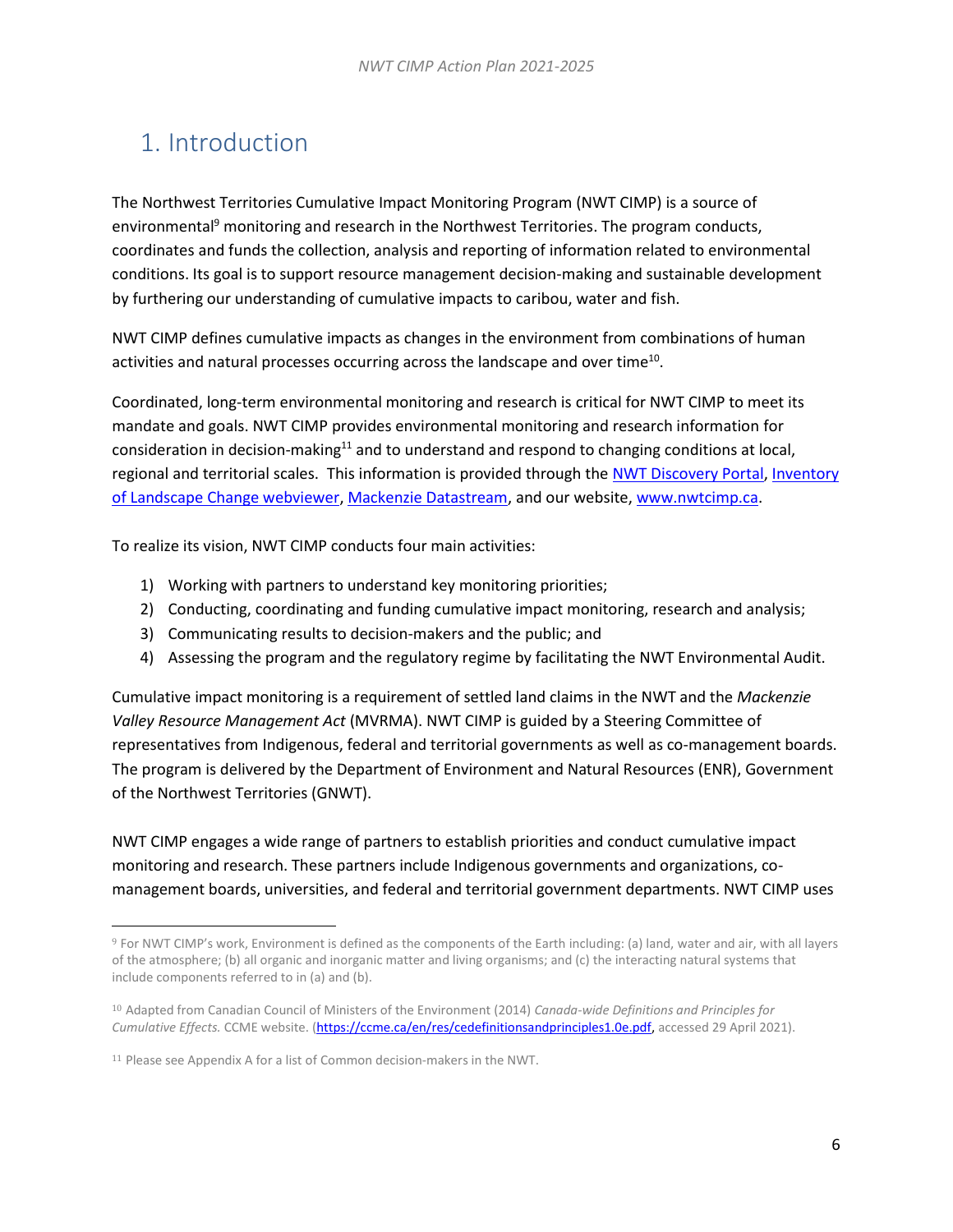all sources of knowledge, including Indigenous Knowledge<sup>12</sup> and science, as sources of monitoring information. Community based monitoring and capacity building are supported principles, when linked to monitoring and research of cumulative impacts.

The five-year Action Plan (2021-2025) outlines the vision, mandate, principles, activity areas, goals and objectives for the program, and builds on the successes of previous years. NWT CIMP continues to prioritize monitoring and research related to caribou, water and fish focusing in areas experiencing current or proposed development, or landscape change.

The program will continue to emphasize the priorities of key regulatory decision-makers, including the Mackenzie Valley Environmental Impact Review Board (MVEIRB), Renewable Resources Boards, Land Use Planning Boards and Land and Water Boards and of the Mackenzie Valley. NWT CIMP will continue to advance the better understanding of cumulative impacts, with a greater emphasis on long-term and regional monitoring and analysis.

The Action Plan is a foundation for outreach and engagement with external partners. NWT CIMP welcomes interested parties to partner with us in this important work.

# <span id="page-7-0"></span>2. Vision

The NWT CIMP Steering Committee has established a meaningful vision statement:

#### *"To watch and understand the land so that it can be used respectfully forever."*

This statement reflects a program guided by its partners to collect and analyze multiple sources of knowledge to understand cumulative impacts. The program provides results to northern decisionmakers such as regulators, Indigenous governments and organizations, and governments to support the wise use of NWT resources.

<sup>&</sup>lt;sup>12</sup> Traditional Knowledge is knowledge and values, which have been acquired through experience, observation, from the land or from spiritual teachings, and handed down from one generation to another (1997) *Government of the Northwest Territories Traditional Knowledge Policy Implementation Framework.* ENR website.

[https://www.enr.gov.nt.ca/sites/enr/files/gnwt\\_traditional\\_knowledge\\_implementation\\_framework\\_-\\_2009.pdf,](https://www.enr.gov.nt.ca/sites/enr/files/gnwt_traditional_knowledge_implementation_framework_-_2009.pdf) accessed 22 July 2021). While "traditional knowledge" is the term used in the Policy, ENR is currently using the term Indigenous Knowledge, to be more inclusive of all knowledge holders, and to more specifically recognize the knowledge that has been and is currently being created by Indigenous peoples, groups, and organizations. Where possible, knowledge will be referred to using the preferred terminology of the knowledge holder or community.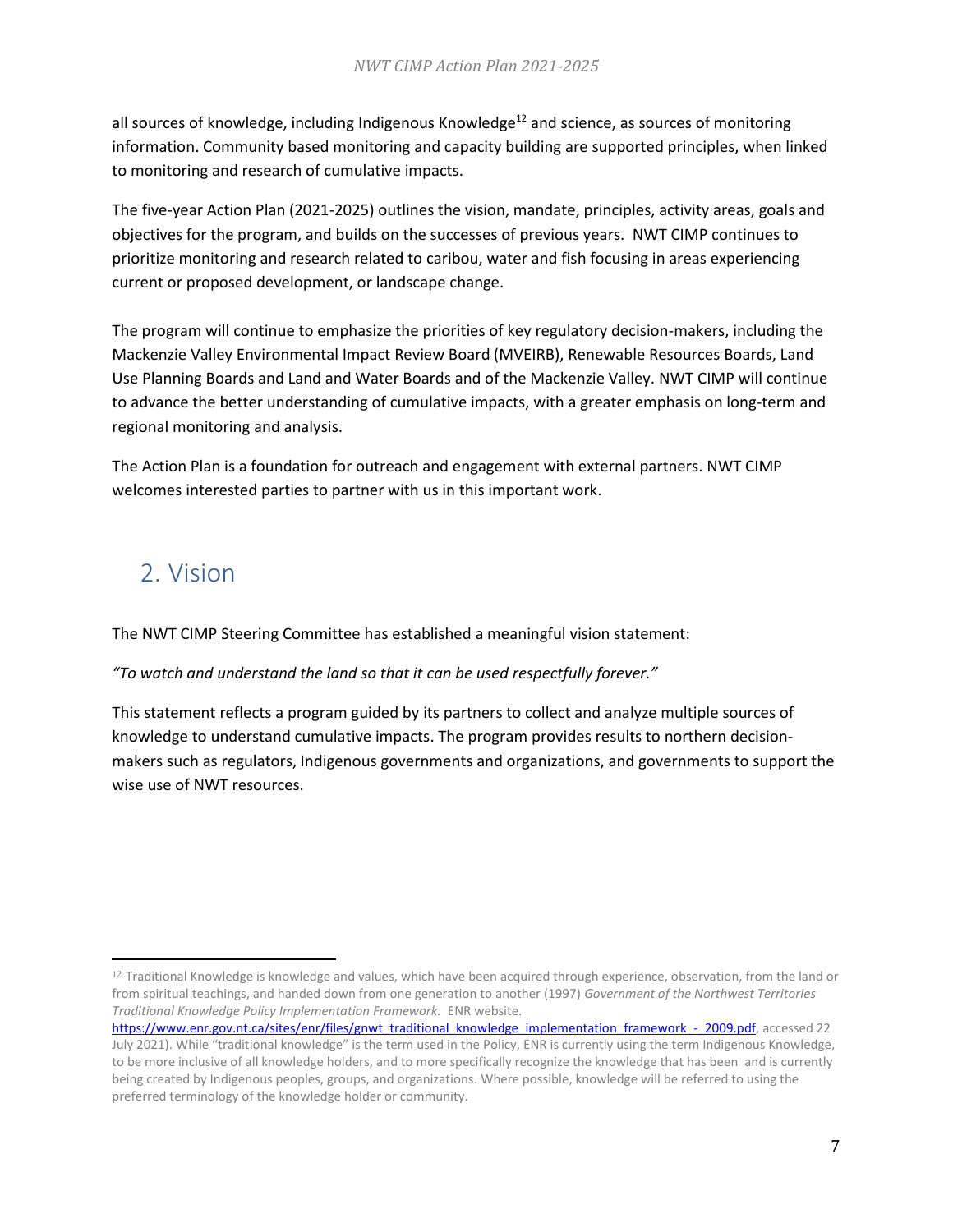# <span id="page-8-0"></span>3. Mandate

### <span id="page-8-1"></span>**NWT Cumulative Impact Monitoring Program**

NWT CIMP was created to fulfill constitutional and legal requirements for environmental monitoring and auditing. These requirements are contained in the Gwich'in, Sahtú and Tłjcho land claim agreements, as well as Part 6 of the *Mackenzie Valley Resource Management Act* (MVRMA):

*146 The responsible authority shall, subject to the regulations, analyze data collected by it, scientific data, traditional knowledge<sup>13</sup> and other pertinent information for the purpose of monitoring the cumulative impact on the environment of concurrent and sequential uses of land and water and deposits of waste in the Mackenzie Valley.*

*147 (1) A responsible authority that is a minister of the Crown in right of Canada shall carry out the functions referred to in section 146 in consultation with the first nations and the Tłįchǫ Government.*

Section 146 states the environmental monitoring function of NWT CIMP. It is to collect and analyze data for the purpose of monitoring cumulative impacts of development on the environment. All available information should be used in cumulative impact monitoring.

Section 147 outlines the requirement to meaningfully involve Indigenous governments and organizations in the design and implementation of NWT CIMP. The Gwich'in, Sahtú and Tłjcho land claim agreements contain similar provisions.

Although the MVRMA does not apply to the Inuvialuit Settlement Region (ISR), a Memorandum of Understanding with the Inuvialuit Game Council has been in place since November 2003 that formally includes the ISR in NWT CIMP and the NWT Environmental Audit. Since 2010, the Inuvialuit have chosen to take part in all aspects of the Audit, except the review of the regulatory regime. Following devolution of the program to the GNWT in 2014, the Inuvialuit Game Council and the GNWT signed a renewed Memorandum of Understanding.

<sup>13</sup> While "traditional knowledge" is the term used in the MVRMA, ENR is currently using the term Indigenous Knowledge, to be more inclusive of all knowledge holders, to be more inclusive of all knowledge holders, and to more specifically recognize the knowledge that has been and is currently being created by Indigenous peoples, groups, and organizations. Where possible, knowledge will be referred to using the preferred terminology of the knowledge holder or community.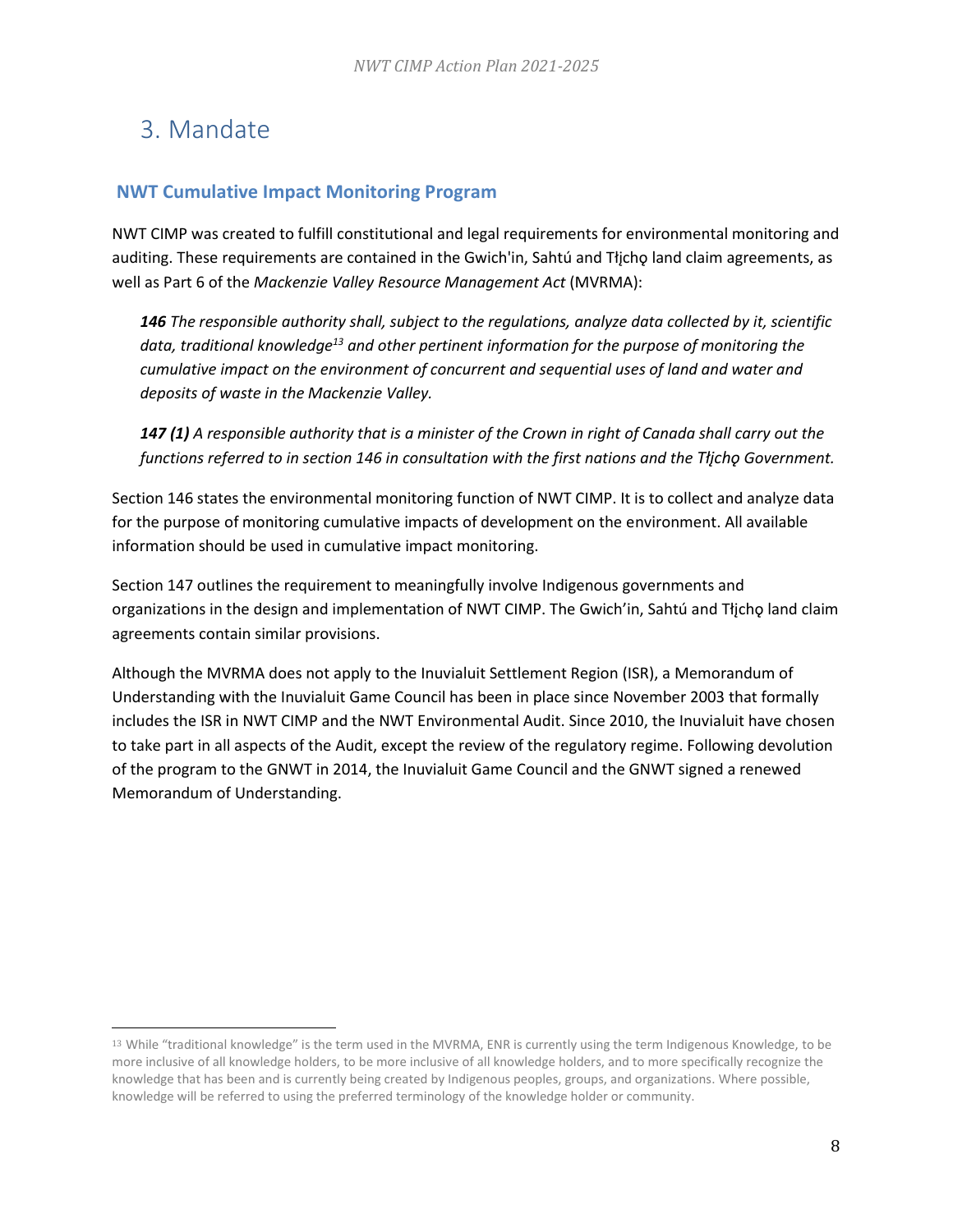### <span id="page-9-0"></span>**NWT Environmental Audit**

Part 6 of the MVRMA requires an independent audit of environmental monitoring and the MVRMA regulatory regime every five years. Previous audits were conducted in 2005, 2010, 2015 and 2020. Section 148(3) of the MVRMA states that:

**148 (3)** *An environmental audit shall include*

- *a) an evaluation of information, including information collected or analyzed under section 146, in order to determine trends in environmental quality, potential contributing factors to changes in the environment and the significance of those trends;*
- *b) a review of the effectiveness of methods used for carrying out the functions referred to in section 146;*
- *c) a review of the effectiveness of the regulation of uses of land and water and deposits of waste on the protection of the key components of the environment from significant adverse impact; and*
- *d) a review of the response to any recommendations of previous environmental audits.*

The MVRMA also states that the participation of Indigenous governments and organizations is required. Each of the settled land claim organizations must be involved in developing the Audit Terms of Reference and participating in the Audit. In practice, all interested regional Indigenous governments and organizations are included in the Audit Steering Committee.

While the Audit itself is conducted by an independent auditor, NWT CIMP is responsible for facilitating the Audit and working with the Audit Steering Committee to set the Terms of Reference and provide advice to the Auditor.

### <span id="page-9-1"></span>**Priorities**

NWT CIMP's monitoring resources must be focused and partnerships strengthened and expanded to understand cumulative impacts and environmental trends over a large geographic area. Key NWT decision-makers have guided NWT CIMP to focus its monitoring and research on three priority valued components (VCs): **caribou, water, and fish,** given their importance to the people of the NWT.

From 1999 to 2011, NWT CIMP examined multiple VCs. In 2011, the number of VCs was narrowed through a survey and multi-partner workshop and confirmed by the NWT CIMP Steering Committee. The results of a territory-wide 2018 NWT CIMP Environmental Monitoring Results Workshop and 2020 survey indicated that these VCs are still important today. The Steering Committee confirmed and recommended that NWT CIMP continue to focus resources on **caribou, water and fish**.

Large information gaps remain for caribou, water and fish VCs. Specific [monitoring and research](https://www.enr.gov.nt.ca/en/services/nwt-cumulative-impact-monitoring-program-nwt-cimp/priorities)  [Blueprints](https://www.enr.gov.nt.ca/en/services/nwt-cumulative-impact-monitoring-program-nwt-cimp/priorities) have been developed for each of the three VCs in partnership with NWT land and water decision-makers, subject-matter experts, and the NWT CIMP Steering Committee. Updated yearly, the Blueprints provide NWT CIMP funding applicants with current priorities to address and guide the program's work.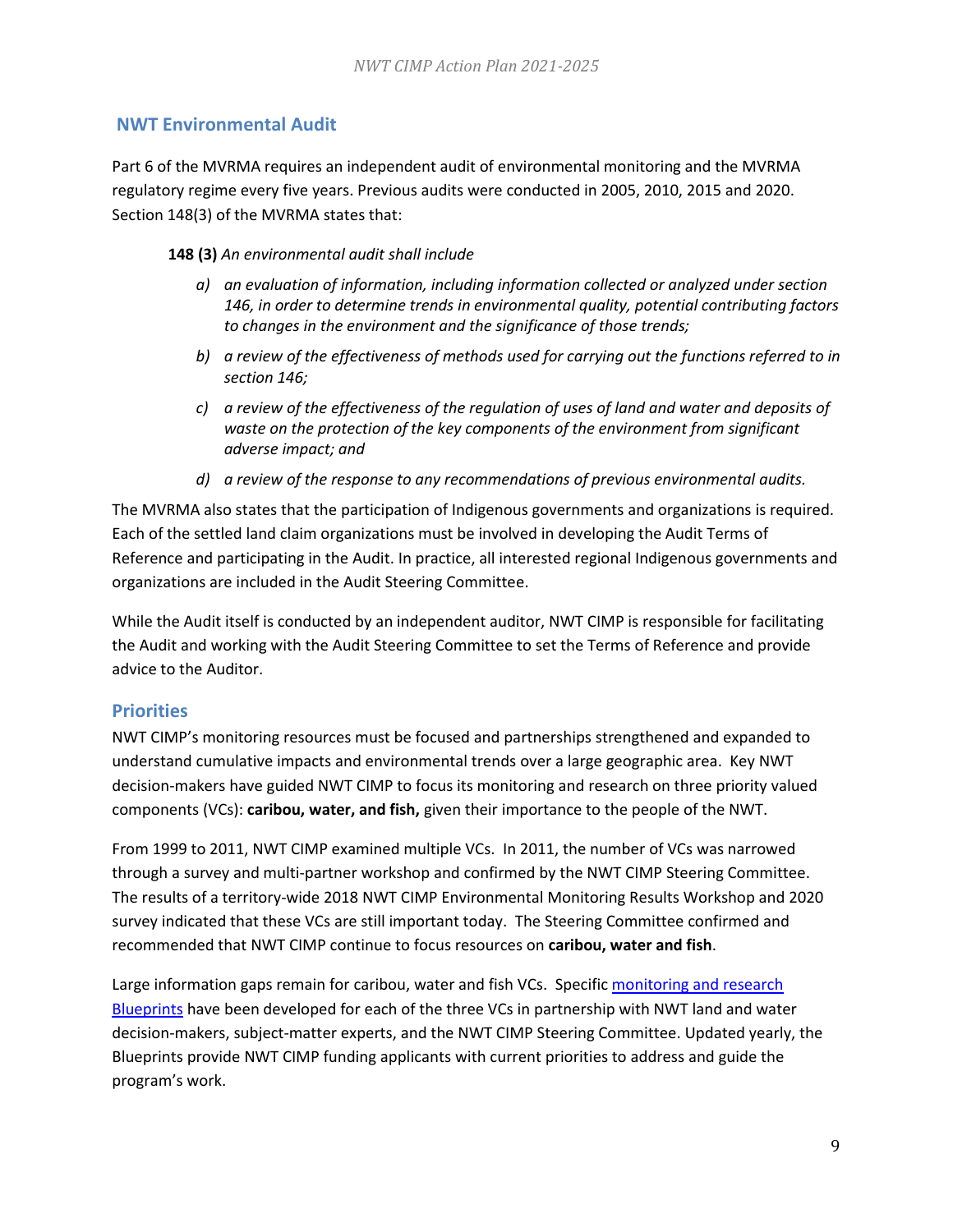## <span id="page-10-0"></span>4. Governance

The NWT CIMP governance model (Figure 1) shows the program as both a conductor and coordinator of cumulative impact monitoring. Northern decision-makers identify cumulative impact monitoring and research questions. The NWT CIMP Steering Committee provides guidance to ensure that the program addresses these needs and aligns with the interests of Indigenous governments and organizations and the territorial and federal governments.



Figure 1. NWT CIMP governance model. Note: Government of the Northwest Territories (GNWT); Department of Fisheries and Oceans (DFO); Environment and Climate Change Canada (ECCC).

#### <span id="page-10-1"></span>**NWT CIMP Steering Committee**

Meaningful partnerships with Indigenous governments and organizations in the design and delivery of NWT CIMP are a legal requirement and key to the program's success. Indigenous governments and organizations participate in all aspects of the program through the NWT CIMP Steering Committee (Table 1). The Steering Committee provides high-level guidance and ensures that the program continues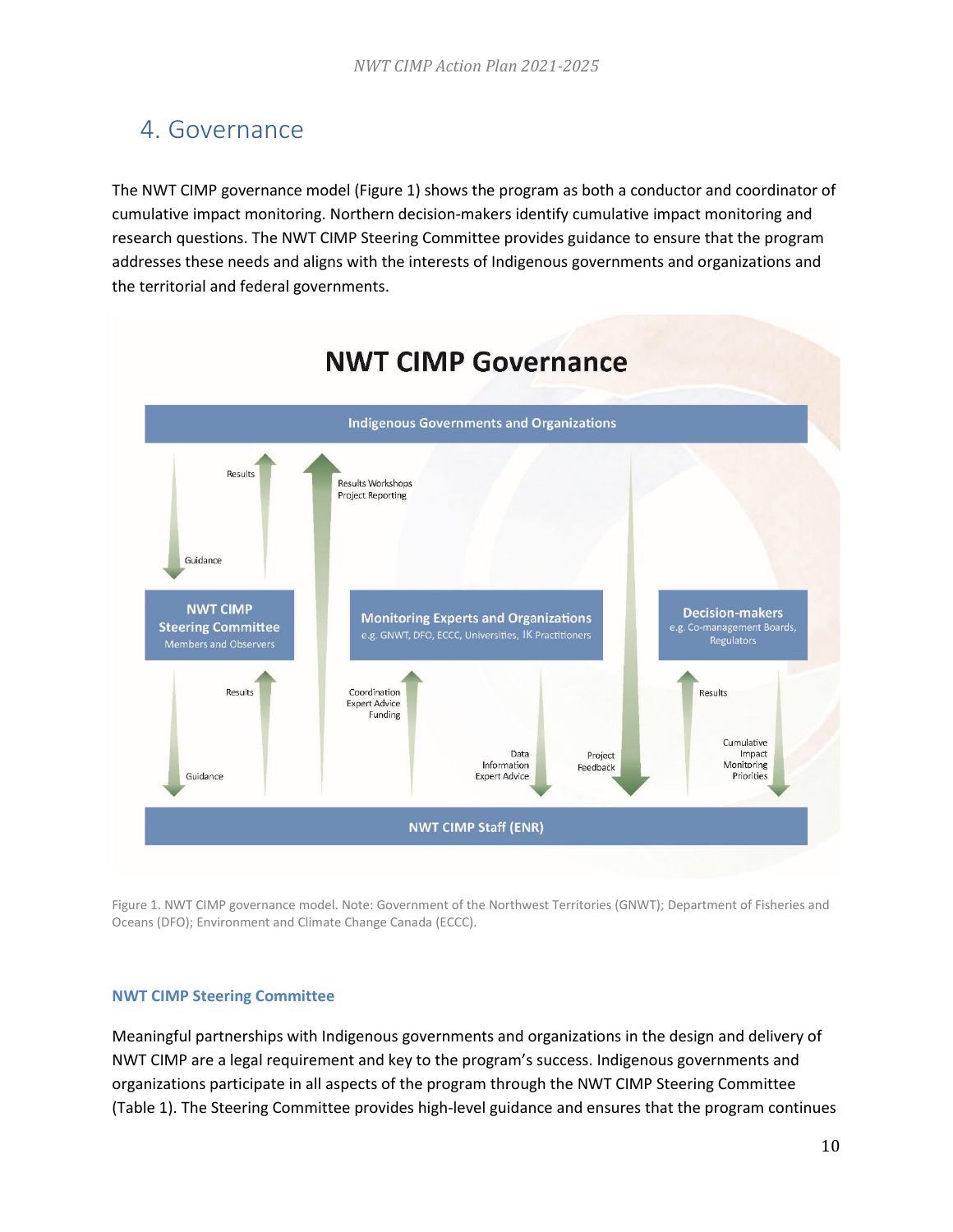to meet the needs of Indigenous governments and organizations. Steering Committee members consult with their organizations on key decisions, and share monitoring results and information. Indigenous governments and organizations listed as Observers receive all materials and correspondence and have a standing offer to become members at any time.

Recently, the NWT CIMP Steering Committee has been included as a panel on the newly established NWT Climate Change Council (Council). The Council is a forum for information-sharing, collaboration and engagement between Indigenous governments and organizations, representatives of NWT communities and the GNWT, with input from external partners. It advances GNWT climate change and environment programs in alignment with Indigenous governments and organizations and community perspectives, interests and knowledge. The reciprocal relationship between NWT CIMP and the NWT Climate Change Council promotes holistic decision-making for leaders across the NWT.

| <b>Members</b>                          | <b>Observers</b>                                   |
|-----------------------------------------|----------------------------------------------------|
| <b>Gwich'in Tribal Council</b>          | Akaitcho Territory Government                      |
| Sahtú Secretariat Incorporated          | <b>Dehcho First Nations</b>                        |
| Tłjcho Government                       | <b>Environment and Climate Change Canada</b>       |
| Northwest Territory Métis Nation        | <b>Fisheries and Oceans Canada</b>                 |
| <b>Inuvialuit Game Council</b>          | Mackenzie Valley Land and Water Board              |
| North Slave Métis Alliance              | Mackenzie Valley Environmental Impact Review       |
|                                         | <b>Board</b>                                       |
| Government of the Northwest Territories | Aurora Research Institute                          |
| Government of Canada                    | <b>Canadian Association of Petroleum Producers</b> |

Table 1: NWT CIMP Steering Committee

#### <span id="page-11-0"></span>**Audit Steering Committee**

The NWT Environmental Audit process and independent Auditor are guided by the Audit Steering Committee (ASC) composed of Indigenous, territorial and federal government representatives. Many NWT CIMP Steering Committee member organizations participate on the Audit Steering Committee (section 8.3) when active, during the Audit's five-year cycle. The ASC collaboratively develops the Terms of Reference for the Audit, helps select the Auditor and provides input. Meaningful participation of Indigenous governments and organizations in the Audit is an MVRMA obligation.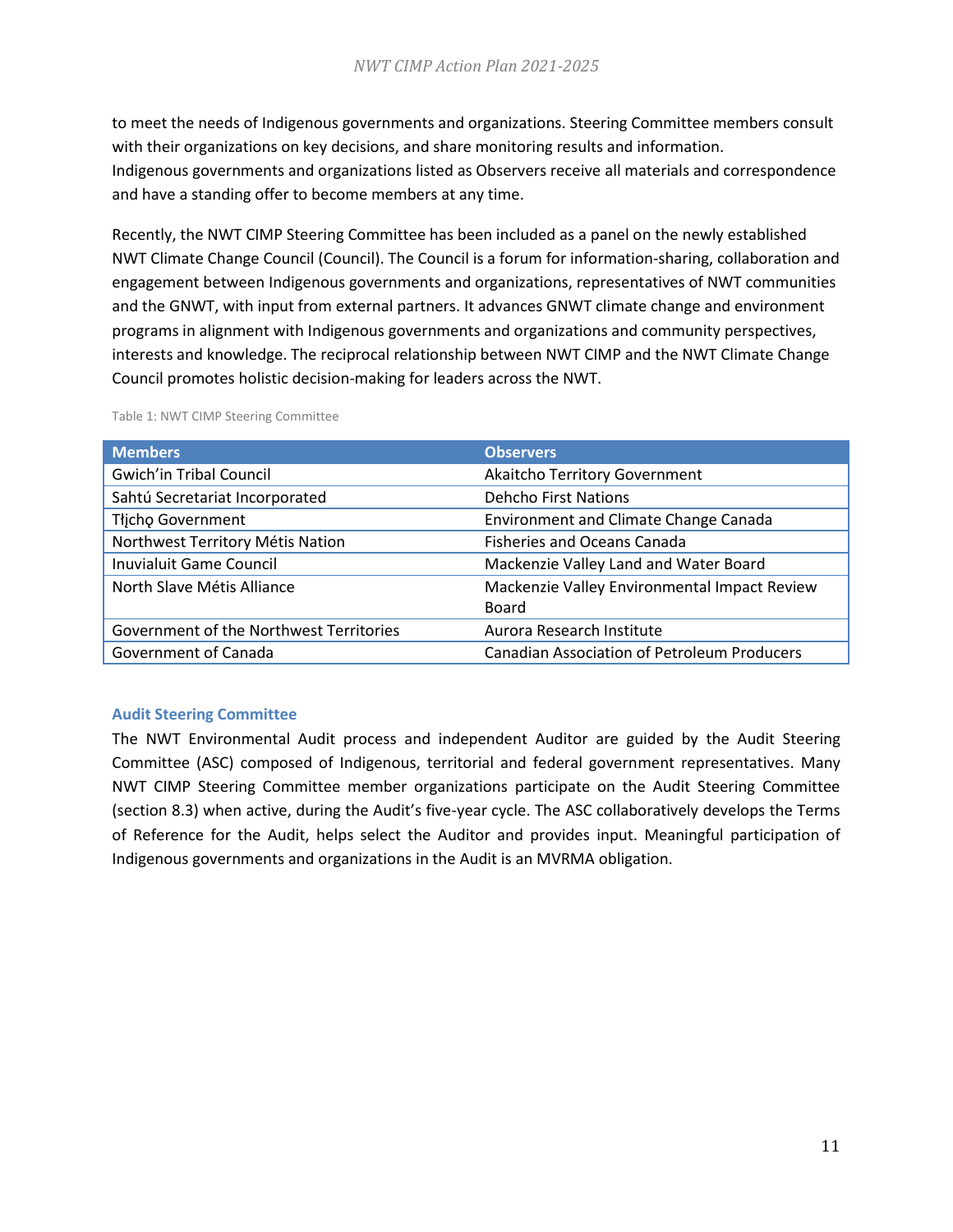# <span id="page-12-0"></span>5. Connections between NWT CIMP and existing GNWT plans, strategies and initiatives

Efforts to monitor and understand cumulative impacts are integrated and aligned with other important GNWT initiatives (Table 2).

Table 2: Connections between NWT CIMP and existing GNWT plans, strategies and initiatives

| Plan, strategy or initiative                                                    | <b>NWT CIMP Connection</b>                                                                                                                                                                                                                                                                                                                                                                                                                   |
|---------------------------------------------------------------------------------|----------------------------------------------------------------------------------------------------------------------------------------------------------------------------------------------------------------------------------------------------------------------------------------------------------------------------------------------------------------------------------------------------------------------------------------------|
| <b>GNWT Land Use Sustainability</b><br><b>Framework</b>                         | NWT CIMP supports the GNWT Vision of "Working together,<br>northerners will responsibly and sustainably manage the lands,<br>waters and natural resources of the Northwest Territories for the<br>benefit of current and future generations" through credible and<br>unbiased monitoring and research data used in northern decision-<br>making.                                                                                             |
| <b>ENR's Sustainable Development</b><br><b>Policy (2005)</b>                    | NWT CIMP promotes and supports the sustainable use and<br>development of natural resources.                                                                                                                                                                                                                                                                                                                                                  |
| <b>GNWT Indigenous Knowledge</b><br>Policy (1997)                               | NWT CIMP promotes Indigenous Knowledge for cumulative impact<br>monitoring, which supports the GNWT Indigenous Knowledge Policy.<br>This helps to incorporate Indigenous Knowledge into government<br>decisions and actions where appropriate.                                                                                                                                                                                               |
| <b>ENR Strategic Plan (2015)</b>                                                | NWT CIMP contributes to ENR's goal of Ecosystem Health through<br>improving the understanding of cumulative impacts.                                                                                                                                                                                                                                                                                                                         |
| 2030 NWT Climate Change<br><b>Strategic Framework and Action</b><br>Plan (2019) | Climate change is the driver of many landscape changes associated<br>with cumulative impacts. NWT CIMP funds monitoring and research<br>projects to better understand the impact of large landscape changes<br>to its priority valued components.                                                                                                                                                                                            |
| Knowledge Agenda (2017)                                                         | NWT CIMP addresses many of the research priorities outlined in the<br>Knowledge Agenda's environmental stewardship and natural<br>resource management themes. This includes the use of long-term<br>baseline monitoring to assess cumulative impacts and develop<br>regional assessments and providing information to the<br>interdepartmental Indigenous Knowledge Working Group.                                                           |
| <b>Healthy Land, Healthy People</b><br><b>Conservation Action Plan (2016)</b>   | NWT CIMP collaborates internally with ENR staff and externally with<br>Indigenous governments and organizations and territorial Protected<br>Area Management Boards to ensure consistency in monitoring<br>programs that will in turn support the management of territorial<br>Protected Areas. NWT CIMP's work also supports the maintenance of<br>regional ecosystem connectivity, which contributes to territorial<br>conservation goals. |
| <b>Water Stewardship Strategy</b><br>(2016)                                     | NWT CIMP is a water partner and provides monitoring and research<br>information, including environmental trends, cumulative impacts and<br>baseline conditions. This information supports decision-making and<br>the wise use of NWT water resources.                                                                                                                                                                                        |
| <b>Bathurst and Boreal Caribou</b><br><b>Range Planning</b>                     | NWT CIMP funds monitoring and research projects that contribute to<br>cumulative impact assessment methods and modeling approaches<br>used to inform the Bathurst Caribou Range Plan and methods<br>associated with boreal caribou range planning.                                                                                                                                                                                           |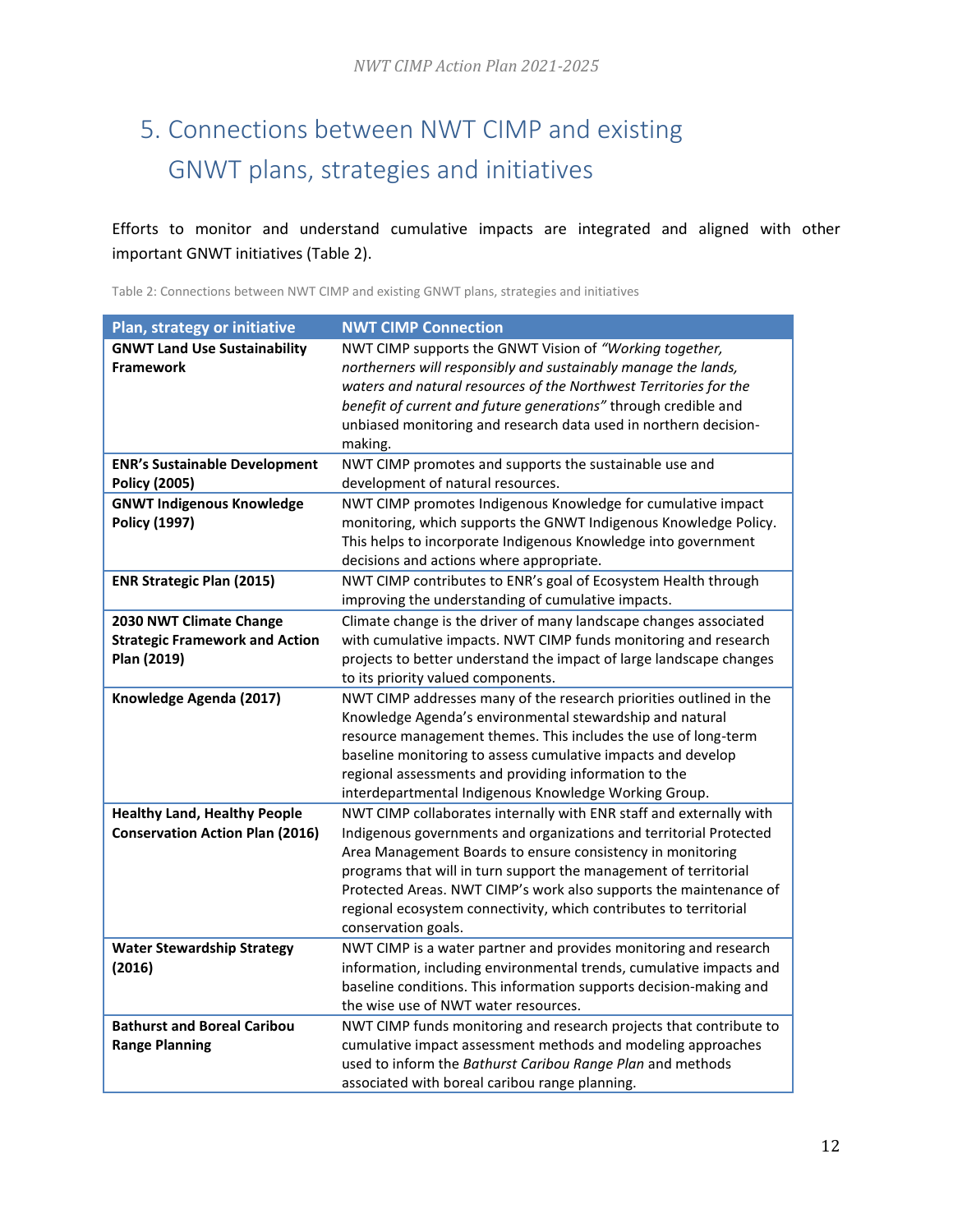# <span id="page-13-0"></span>6. Principles

Within its mandate, NWT CIMP has the following key principles:

- 1) **Indigenous governments and organizations are involved in all aspects of the program.** Meaningful participation of Indigenous governments and organizations in NWT CIMP is established in the MVRMA and settled land claims. GNWT-ENR is committed to including Indigenous governments and organizations in the design and implementation of NWT CIMP through guidance roles on the NWT CIMP Steering Committee, the Audit Steering Committee and the NWT Climate Change Council.
- 2) **Cumulative impact monitoring includes measuring both human disturbance and natural changes.**

NWT CIMP has adapted the Canadian Council of Ministers of the Environment's (CCME) definition of cumulative impacts *as 'changes in the environment from combinations of human activities and natural processes occurring across the landscape and over time'*<sup>14</sup> . Both human disturbance and natural events, such as forest fires, have compounding impacts on land and water use. Cumulative impacts are related to the effects and interactions of human activities as well as the effects of a dynamic natural environment. NWT CIMP's definition differs from the Mackenzie Valley Environmental Impact Review Board's (MVEIRB) definition where cumulative impacts are *the effects of a proposed development in combination with other human activities,* which accounts only for the impacts of human activities.

### 3) **NWT CIMP is focused on monitoring cumulative impacts that are relevant to land and water use decisions.**

The program emphasizes the monitoring priorities of the co-management boards, including MVEIRB, the Land and Water Boards, the Renewable Resource Boards and Land Use Planning Boards of the Mackenzie Valley. NWT CIMP outlines these priorities through monitoring and research Blueprints developed for caribou, water and fish. Updated yearly, these Blueprints guide NWT CIMP funding proposals.

NWT CIMP recognizes there are many organizations with responsibilities related to land and water use and many ways to contribute to regulatory decisions. For instance, monitoring information may be used by developers to improve their regulatory submissions, or by Indigenous participants to inform their regulatory interventions.

<sup>14</sup> Adapted from Canadian Council of Ministers of the Environment (2014) *Canada-wide Definitions and Principles for Cumulative Effects.* CCME website. [\(https://ccme.ca/en/res/cedefinitionsandprinciples1.0e.pdf,](https://ccme.ca/en/res/cedefinitionsandprinciples1.0e.pdf) accessed 29 April 2021).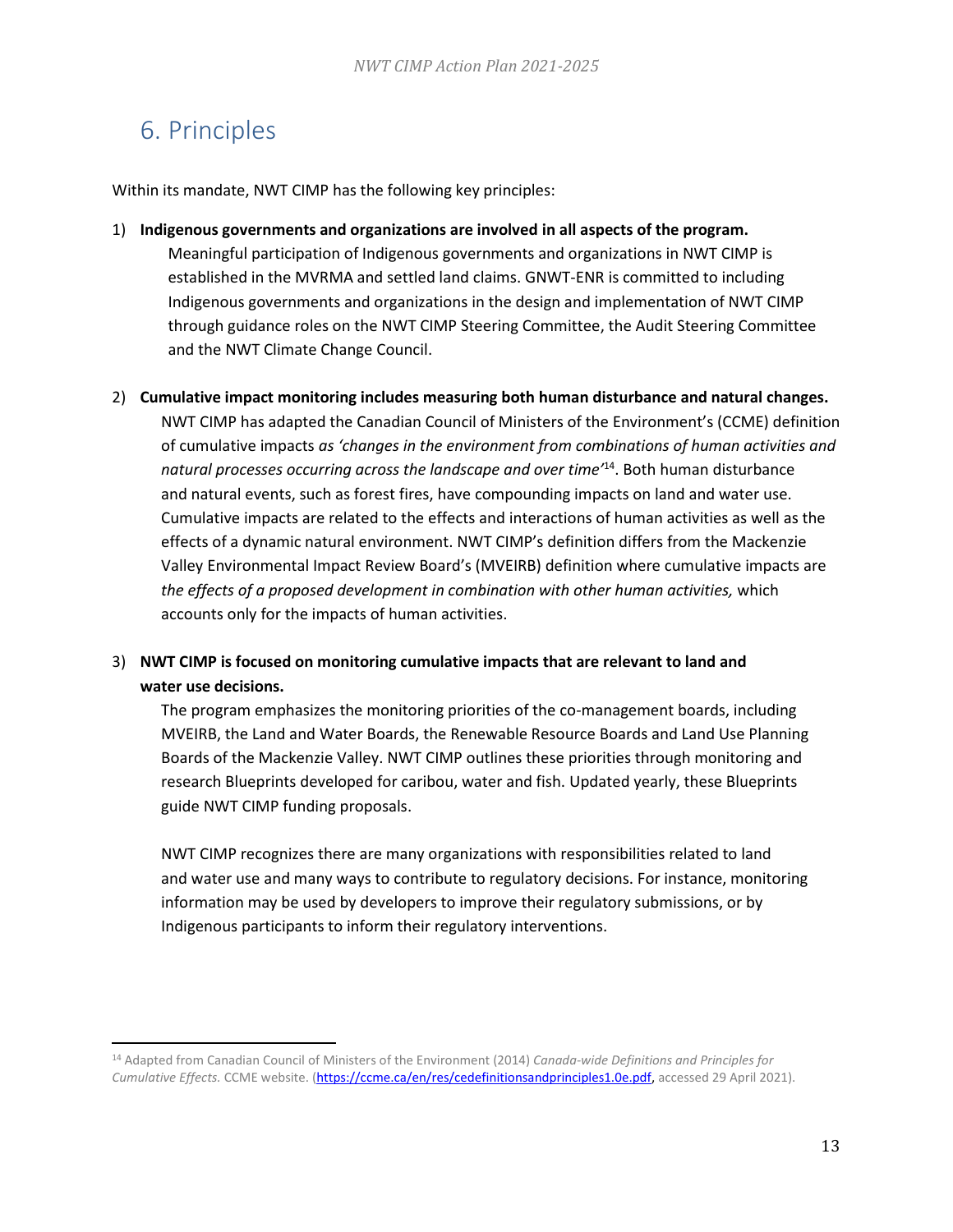#### 4) **Scientific and Indigenous Knowledge are equally important sources of monitoring data.**

A requirement to consider scientific and Indigenous Knowledge is clearly laid out in the MVRMA. NWT CIMP continues to support the collection and analysis of all sources of knowledge. The NWT CIMP Steering Committee has identified Indigenous Knowledge as a gap in monitoring and research information. NWT CIMP recognizes that all types of knowledge represent different ways of knowing and that integration of the two in a single project is not always required. Therefore, NWT CIMP has established, and continues to refine, both Science and Indigenous Knowledge Project Funding Guides and application forms.

### 5) **NWT CIMP supports community-based monitoring and capacity building when they support monitoring cumulative impacts.**

NWT CIMP focuses on monitoring that meets the needs of northern decision-makers. Community-based monitoring and capacity building are supported when they contribute to NWT CIMP's primary objective of monitoring cumulative impacts.

6) **NWT CIMP supports monitoring and research of landscape change resulting from climate change when they support monitoring cumulative impacts.**

NWT CIMP recognizes that climate change is a driver of many landscape changes. NWT CIMP funds monitoring and research projects to better understand the impact of large landscape changes to its priority valued components. Monitoring Blueprints for caribou, water and fish reflect this principle.

### 7) **NWT CIMP supports effects-based-and stressor-based approaches to generate needed information for decision-makers.**

There are two general approaches taken to monitor cumulative impacts: effects-based monitoring and stressor-based monitoring.

*Effects-based monitoring* reports on past and present environmental conditions and identifies the cause-and-effect relationships between ecosystem components. This is the main approach that NWT CIMP has taken in the past. This approach's strength is a greater understanding of the ecosystem; however, there is rarely enough available data to prove causality.

In contrast, *stressor-based monitoring* focuses on predicting the potential effects of future disturbances relative to the current state of the ecosystem. This approach requires documenting current human disturbances on the landscape, and using monitoring data to predict future scenarios. It allows decision-makers to compare the potential future results of their present actions.

NWT CIMP supports a combination of effects-based and stressor-based monitoring approaches to provide the most useful information to decision-makers.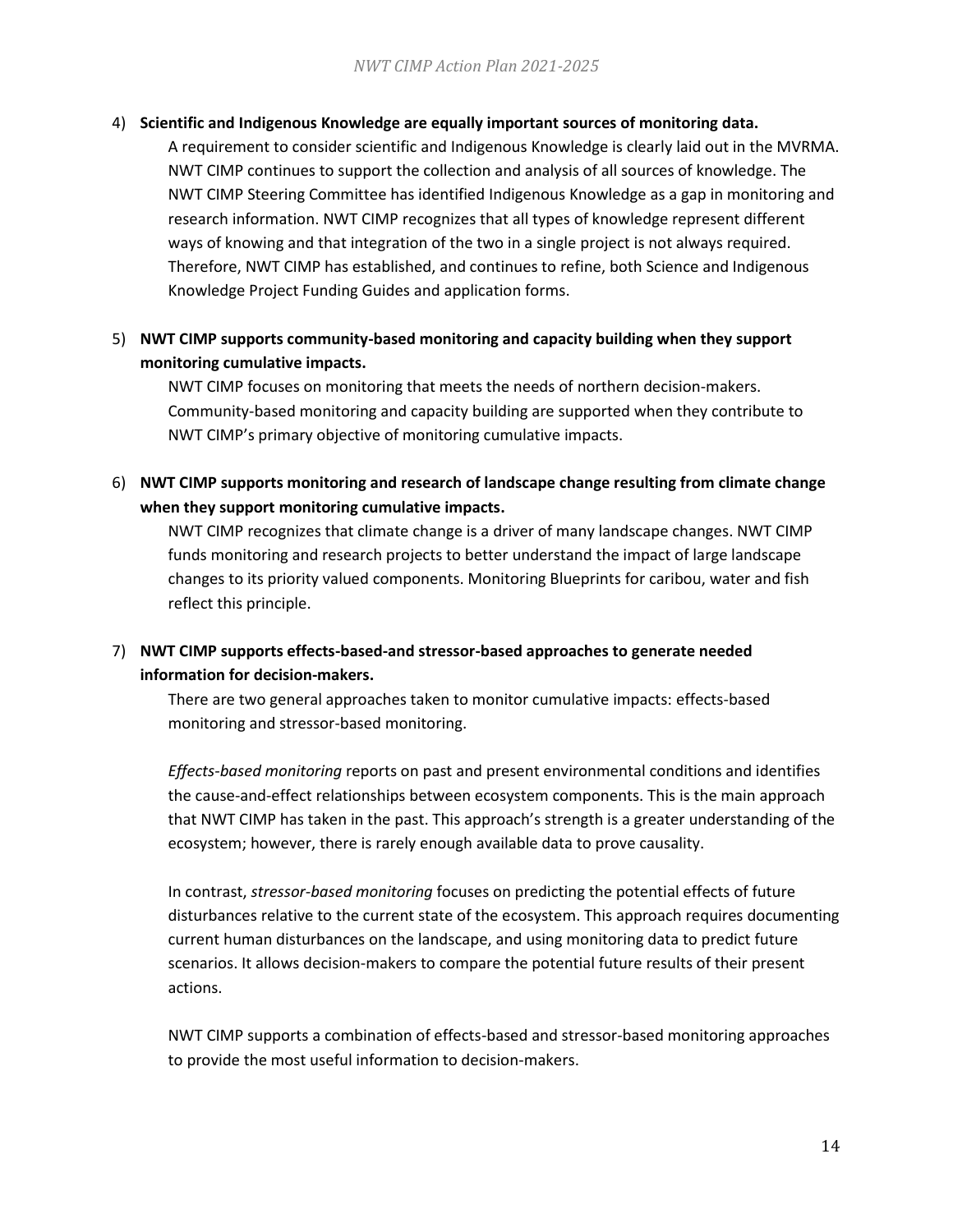#### 8) **NWT CIMP supports using common and standardized data collection and analysis protocols.**

A key requirement to monitor cumulative impacts is using common data collection and analysis protocols to ensure data are comparable between sites, regions and even across the territory. However, a barrier to the adoption of common data protocols is that each organization collects and analyzes data for different reasons and may not have flexibility in how the data are collected or analyzed. Given this constraint, NWT CIMP continues to encourage organizations to provide metadata that allow others to understand how the data were collected and analyzed to better assess the data for themselves. NWT CIMP promotes the adoption of common data collection and analysis protocols.

#### 9) **Cumulative impact monitoring can include baseline monitoring where required.**

Monitoring data in the NWT are often scarce, even in areas of existing development; however, adequate baseline data are needed before cumulative impacts can be monitored. Therefore, in priority areas with inadequate baseline data, NWT CIMP may provide support for baseline monitoring.

Note: NWT CIMP does not provide support for baseline monitoring in areas where it is clearly the responsibility of another agency (e.g. government or industry). The monitoring required under Transboundary Agreements for government and water licences for industry are examples where this monitoring is clearly the responsibility of another agency or organization.

#### 10) **NWT CIMP relies on a partnership approach to ensure its success.**

Throughout its history, NWT CIMP has developed meaningful partnerships with interested monitoring partners to successfully achieve its goals. In addition to partnering with organizations with monitoring mandates, the program continues to partner with agencies responsible for the development, assessment and management of NWT resources.

### <span id="page-15-0"></span>7. Outcomes

The following key outcomes are expected as NWT CIMP takes steps to achieve its vision:

- Monitoring partners, including Indigenous governments and organizations, are fully engaged in NWT CIMP.
- NWT CIMP generates credible and unbiased data, analyses and summaries of environmental monitoring information specific to caribou, water and fish about:
	- cumulative impacts,
	- environmental trends, and
	- baseline conditions.
- Monitoring information is housed, presented and shared in ways that support environmental decision-making and sustainable development.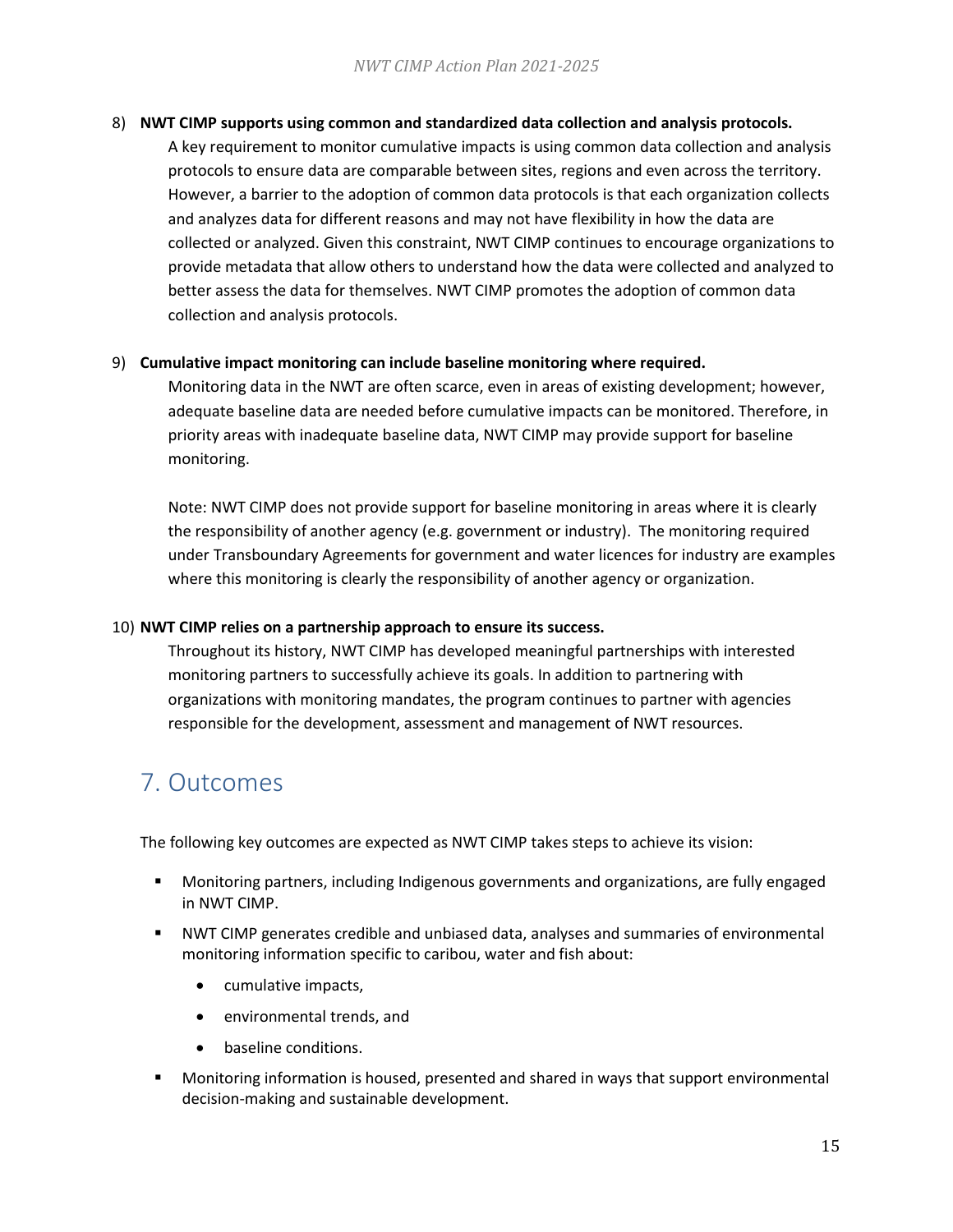# <span id="page-16-0"></span>8. Activity areas, goals and objectives

This section describes the work that NWT CIMP will conduct from 2021 to 2025. It is organized around the program's four activity areas. Each activity area includes goals, performance indicators and objectives. The goals are listed below for each activity area. Further details follow.

### <span id="page-16-1"></span>**8.1 Goals at a glance**

#### **A1. Work with partners to understand key monitoring priorities**

- 1.1. Identify and promote cumulative impact monitoring priorities of key decision-makers for caribou, water and fish.
- 1.2. Identify how NWT CIMP can better consider, support and facilitate Indigenous Knowledge in resource management decisions.
- 1.3. Indigenous governments and organizations continue to guide the design and implementation of NWT CIMP through the Steering Committee.

#### **A2. Conduct, coordinate and fund cumulative impact monitoring, research and analysis**

- 2.1 Develop and implement a GNWT-ENR Cumulative Impact Framework.
- 2.2 Conduct and support regional environmental cumulative impact monitoring, using Indigenous and scientific approaches.
- 2.3 Address high priority cumulative impact monitoring and research questions of key decisionmakers for caribou, water, and fish.
- 2.4 Support and promote Indigenous Knowledge cumulative impact monitoring and research projects.

#### **A3. Communicate Results to Decision-makers and the Public**

- 3.1 Report relevant NWT CIMP-supported monitoring and research results directly to comanagement boards.
- 3.2 NWT CIMP monitoring and research results are accessible to communities and the public.

#### **A4. Facilitate the NWT Environmental Audit**

5.1 Ensure that the NWT Environmental Audit is conducted every five years, in accordance with the MVRMA.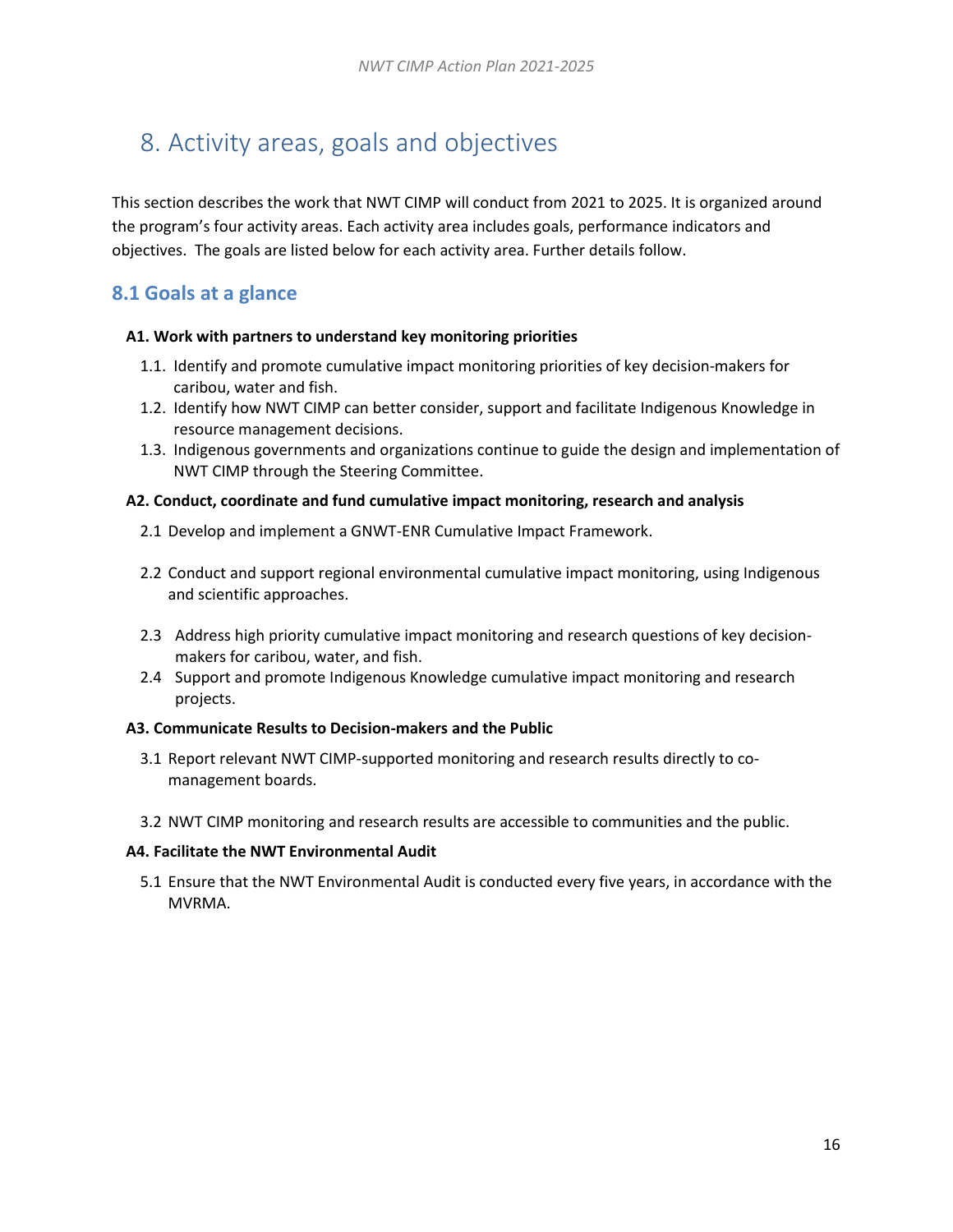### <span id="page-17-0"></span>**8.2 Goals and objectives for each activity area**

### <span id="page-17-1"></span>**A1. Work with partners to understand key monitoring priorities**

NWT CIMP focuses its efforts and funding to address information gaps related to our priority VCs: caribou, water and fish. Although the program benefits from this focus, large information gaps remain. NWT CIMP will continue to focus on caribou, water and fish, particularly for residents relying on the land for food and water.

| $\overline{A1}$              |                                       | Work with partners to understand key monitoring priorities                                                                                                                                                                                                                                                                                                                                                                                 |                                               |
|------------------------------|---------------------------------------|--------------------------------------------------------------------------------------------------------------------------------------------------------------------------------------------------------------------------------------------------------------------------------------------------------------------------------------------------------------------------------------------------------------------------------------------|-----------------------------------------------|
| <b>Goal 1.1</b>              |                                       | Identify and promote cumulative impact monitoring priorities of key decision-makers<br>for caribou, water and fish                                                                                                                                                                                                                                                                                                                         |                                               |
|                              |                                       | Within the lens of caribou, water and fish, NWT CIMP will identify and focus on the<br>monitoring priorities of co-management boards and government agencies that make<br>major resource management decisions. NWT CIMP recognizes that there are many<br>organizations with responsibilities related to resource management in the NWT, and that<br>a focus on informing resource management decisions can also help address these needs. |                                               |
| Initial<br><b>Indicators</b> | $\bullet$<br>Performance<br>$\bullet$ | # of decision-making needs meeting(s)<br>% of projects that address a decision-maker's need<br>% of projects that address Indigenous government and organization information<br>needs and/or are developed in response to a community concern                                                                                                                                                                                              |                                               |
|                              | <b>Objective</b>                      |                                                                                                                                                                                                                                                                                                                                                                                                                                            | <b>Deliverable</b><br><b>Date</b>             |
| 1.1.1                        |                                       | Maintain and improve relationships with key decision-makers by developing<br>closer linkages and facilitating regular discussions about decision-making<br>needs. NWT CIMP will facilitate at least one meeting a year.                                                                                                                                                                                                                    | 2021 onwards                                  |
| 1.1.2                        |                                       | Work with key decision-makers and the NWT CIMP Steering Committee to<br>develop detailed cumulative impact monitoring priorities for 2021-2025, for<br>caribou, water and fish. NWT CIMP will facilitate a multi-partner meeting.                                                                                                                                                                                                          | 2022                                          |
| 1.1.3                        | detailed priorities.                  | Through the NWT CIMP Steering Committee, identify opportunities to include<br>Indigenous Knowledge relevant to cumulative impact monitoring in the                                                                                                                                                                                                                                                                                         | 2022                                          |
| 1.1.4                        |                                       | Use detailed cumulative impact monitoring priorities to refine monitoring<br>Blueprints. Refined monitoring Blueprints will replace the requirement of<br>support letters from decision-makers in NWT CIMP's funding process. Annual<br>check-ins with co-management partners will occur for minor adjustments.                                                                                                                            | 2022<br><b>Annual Check-</b><br>ins: May-July |
| 1.1.5                        |                                       | Identify and promote standardized monitoring and research methods and<br>protocols in collaboration with subject-matter experts and co-management<br>partners. Standardized monitoring methods are incorporated into the Funding<br>Guides and made available on the NWT CIMP website.                                                                                                                                                     | 2022                                          |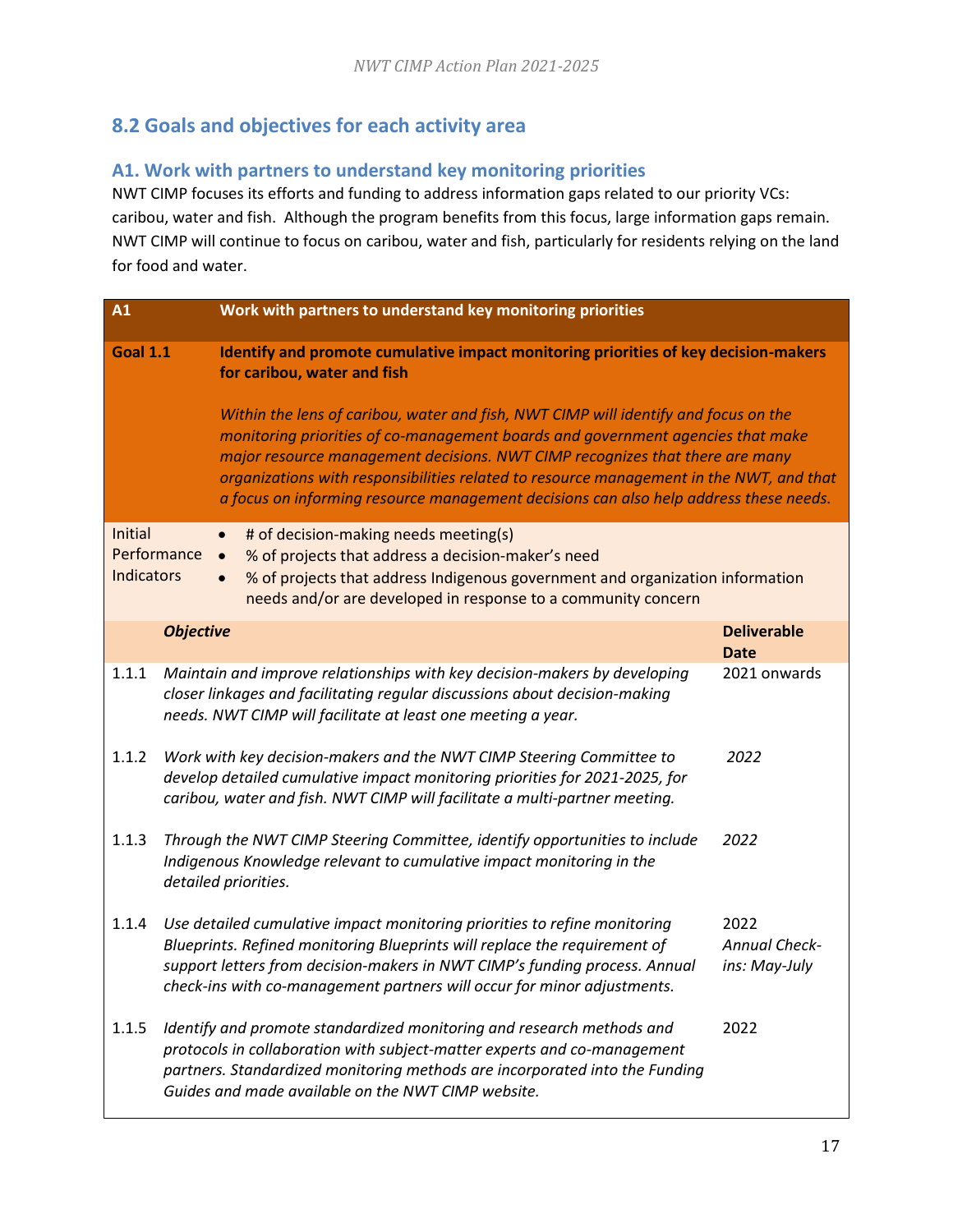<span id="page-18-0"></span>

| <b>Goal 1.2</b>                             | <b>Identify how NWT CIMP can better consider, support and facilitate Indigenous</b>                                                                                                                                                                                                                                                                                                                                                                    |                                                                                                           |
|---------------------------------------------|--------------------------------------------------------------------------------------------------------------------------------------------------------------------------------------------------------------------------------------------------------------------------------------------------------------------------------------------------------------------------------------------------------------------------------------------------------|-----------------------------------------------------------------------------------------------------------|
|                                             | Knowledge in resource management decisions                                                                                                                                                                                                                                                                                                                                                                                                             |                                                                                                           |
|                                             | The NWT CIMP Steering Committee has expressed the need for increased use of<br>Indigenous Knowledge in cumulative impact monitoring. NWT CIMP will support and<br>facilitate the use of Indigenous Knowledge in resource management decisions. Efforts to<br>improve partnerships with Indigenous governments and organizations, explore how<br>Indigenous Knowledge is considered in decision-making, and increase internal capacity<br>are underway. |                                                                                                           |
| Initial                                     | # of engagement meetings held with Indigenous governments and organizations                                                                                                                                                                                                                                                                                                                                                                            |                                                                                                           |
| Performance<br><b>Indicators</b>            | partners<br># of meetings held to incorporate Indigenous Knowledge into northern decisions                                                                                                                                                                                                                                                                                                                                                             |                                                                                                           |
|                                             | <b>Objective</b>                                                                                                                                                                                                                                                                                                                                                                                                                                       | <b>Deliverable</b><br><b>Date</b>                                                                         |
| 1.2.1                                       | Maintain and improve partnerships with Indigenous governments and<br>organizations. This may occur through presenting program information at<br>Chief and Council meetings, Annual General Assemblies, etc.                                                                                                                                                                                                                                            | 2021 onwards                                                                                              |
| 1.2.2                                       | Facilitate a meeting series on incorporating Indigenous Knowledge into<br>decisions with Indigenous governments and organizations and northern<br>decision-makers. Objectives of these meetings will be determined with<br>partners.                                                                                                                                                                                                                   | <b>Meeting series</b><br>commences<br>2022. To occur<br>every 6 months or<br>as specified by<br>partners. |
| 1.2.3                                       | Increase GNWT-ENR support for Indigenous Knowledge projects that increase<br>a better understanding of cumulative impacts.                                                                                                                                                                                                                                                                                                                             | 2021 onwards                                                                                              |
| <b>Goal 1.3</b>                             | Indigenous governments and organizations continue to guide the design and                                                                                                                                                                                                                                                                                                                                                                              |                                                                                                           |
|                                             | implementation of NWT CIMP through the Steering Committee                                                                                                                                                                                                                                                                                                                                                                                              |                                                                                                           |
| <b>Initial</b><br>Performance<br>Indicators | # of Steering Committee meetings annually<br>$\bullet$                                                                                                                                                                                                                                                                                                                                                                                                 |                                                                                                           |
|                                             | <b>Objective</b>                                                                                                                                                                                                                                                                                                                                                                                                                                       | <b>Deliverable</b>                                                                                        |
| 1.3.1                                       | Engage with Indigenous governments and organizations through meetings of                                                                                                                                                                                                                                                                                                                                                                               | <b>Date</b><br>Up to 4                                                                                    |
|                                             | the NWT CIMP Steering Committee.                                                                                                                                                                                                                                                                                                                                                                                                                       | meetings<br>annually                                                                                      |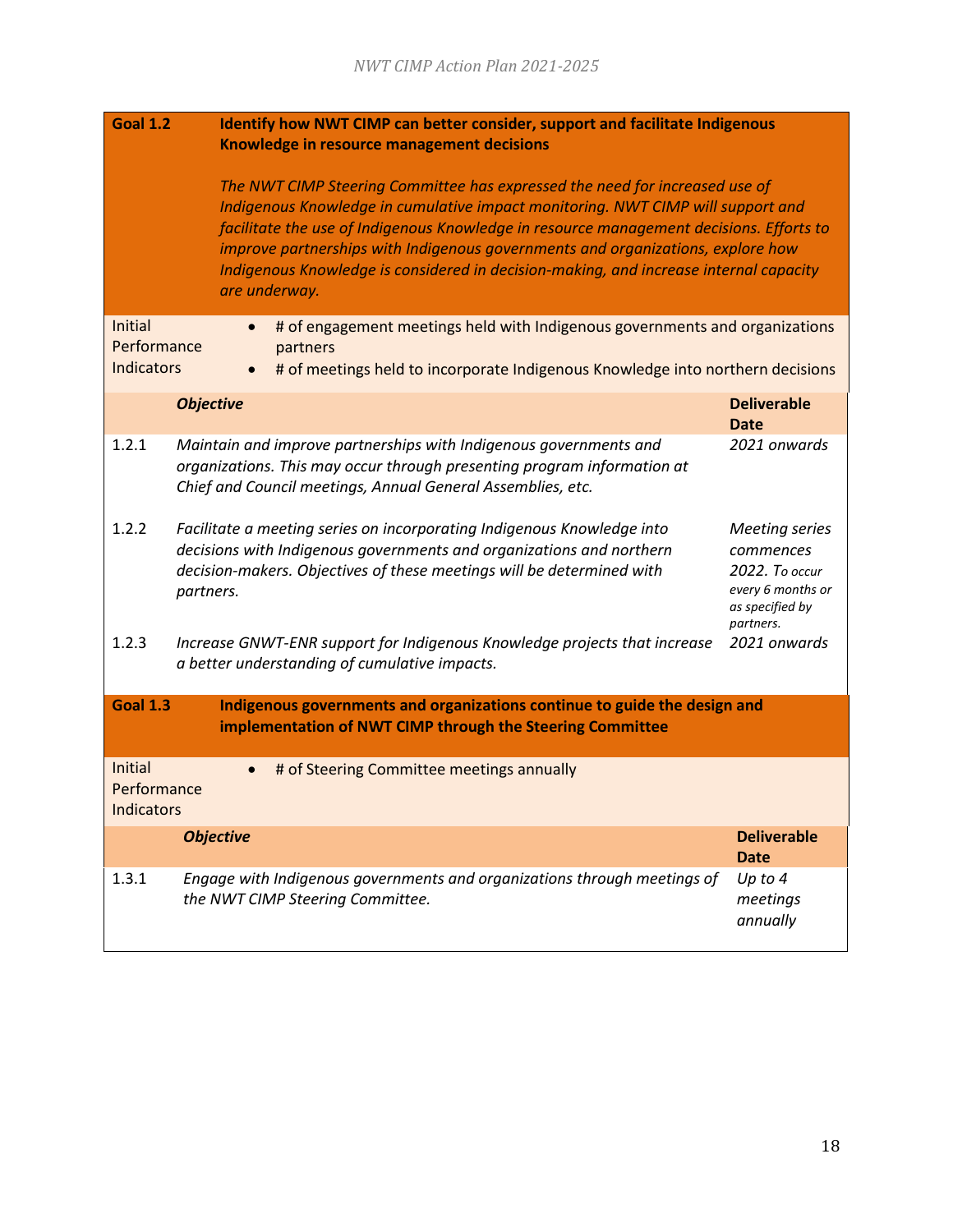### **A2. Conduct, coordinate and fund cumulative impact monitoring, research and analysis**

With key priorities articulated in the monitoring Blueprints, NWT CIMP staff members are developing a cumulative impact framework, conducting and funding regional cumulative impact monitoring, addressing high priority needs of decision-makers and supporting Indigenous Knowledge cumulative impact monitoring and research projects.

| Conduct, coordinate and fund cumulative impact monitoring, research and analysis<br>A2 |                                                                                                                                                                                                                                                                                                                                                    |                            |
|----------------------------------------------------------------------------------------|----------------------------------------------------------------------------------------------------------------------------------------------------------------------------------------------------------------------------------------------------------------------------------------------------------------------------------------------------|----------------------------|
| <b>Goal 2.1</b>                                                                        | Develop and implement a GNWT-ENR Cumulative Impact Framework<br>NWT CIMP will develop and implement a GNWT-ENR Cumulative Impact Framework (CIF),<br>connecting monitoring and modeling outcomes to resource management decisions.<br>Concepts will be developed and tested focusing initially on water quality, followed by<br>landscape metrics. |                            |
| Initial<br>Performance<br>Indicators                                                   | <b>GNWT-ENR CIF is publicly available</b><br>$\bullet$                                                                                                                                                                                                                                                                                             |                            |
|                                                                                        | <b>Objective</b>                                                                                                                                                                                                                                                                                                                                   | <b>Deliverable</b><br>Date |
| 2.1.1                                                                                  | Develop a GNWT-ENR Cumulative Impact Framework (CIF). The Framework<br>will outline the steps to monitor and predict cumulative impacts.                                                                                                                                                                                                           | 2022                       |
| 2.1.2                                                                                  | Implement the GNWT-ENR CIF, focusing on water quality. NWT CIMP will<br>conduct analyses of key environmental indicators for water quality to better<br>understand cumulative impacts.                                                                                                                                                             | 2022 onwards               |
| 2.1.3                                                                                  | In collaboration with subject-matter experts, NWT CIMP will determine how to<br>apply the GNWT-ENR CIF analyses to landscape metrics related to forest and<br>wildlife management.                                                                                                                                                                 | 2024 onwards               |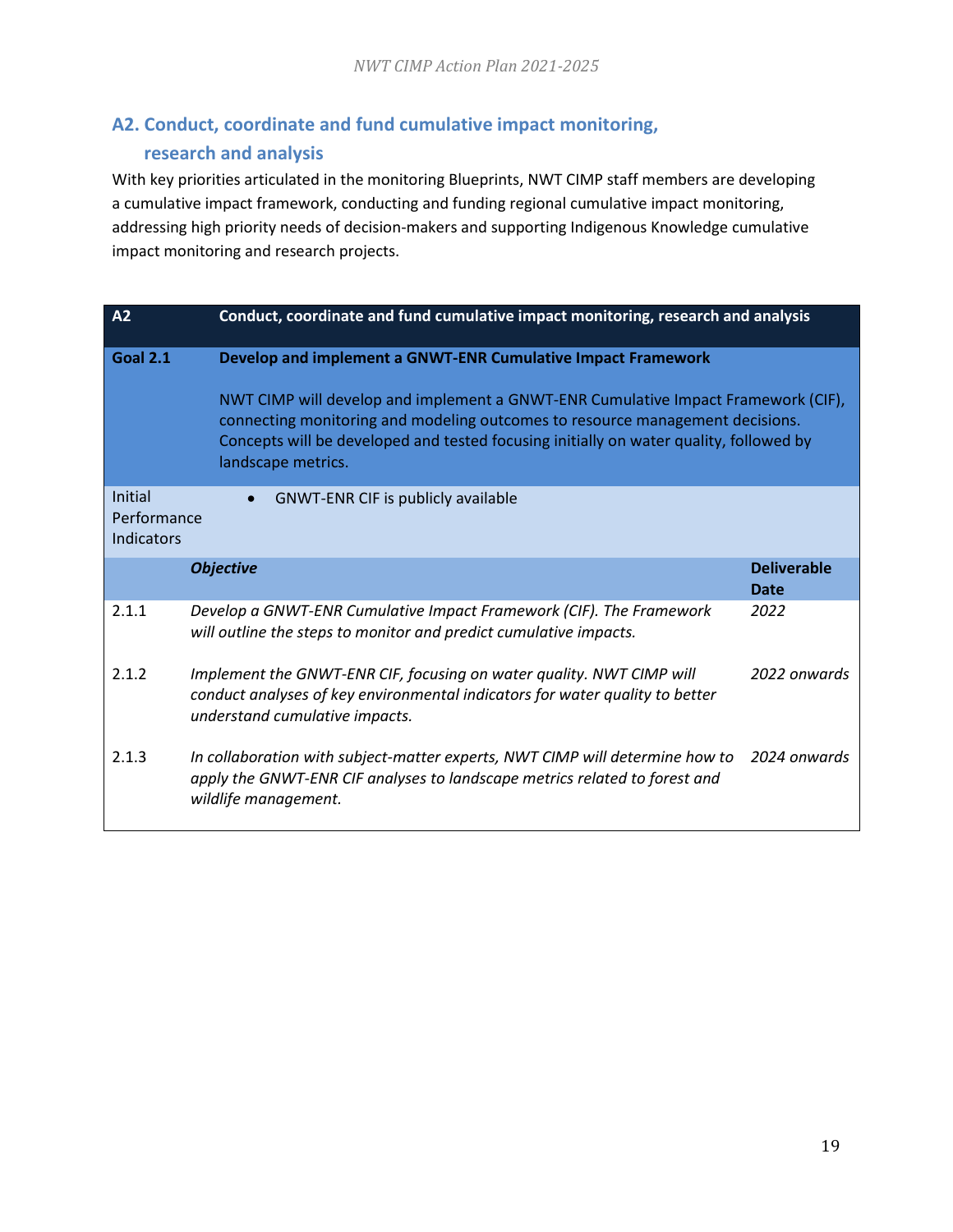| <b>Goal 2.2</b><br>Conduct and support regional environmental cumulative impact monitoring and<br>research, using Indigenous and scientific approaches<br>NWT CIMP will conduct and support regional monitoring and research initiatives that<br>contribute to understanding cumulative impacts, and provide the results to decision- |                                                                                                                                                                                                        |                                   |
|---------------------------------------------------------------------------------------------------------------------------------------------------------------------------------------------------------------------------------------------------------------------------------------------------------------------------------------|--------------------------------------------------------------------------------------------------------------------------------------------------------------------------------------------------------|-----------------------------------|
|                                                                                                                                                                                                                                                                                                                                       | makers.                                                                                                                                                                                                |                                   |
| Initial<br>Complete one 'Current State Assessment' for a priority area<br>Performance<br>Complete one regional summary with an Indigenous Knowledge focus<br><b>Indicators</b><br>Complete one spatial analysis<br>Update the Inventory of Landscape Change, Human Disturbance Dataset<br>annually                                    |                                                                                                                                                                                                        |                                   |
|                                                                                                                                                                                                                                                                                                                                       | <b>Objective</b>                                                                                                                                                                                       | <b>Deliverable</b><br><b>Date</b> |
| 2.2.1                                                                                                                                                                                                                                                                                                                                 | Use standardized collection and analysis methods to better understand<br>regional changes.                                                                                                             | 2021<br>onwards                   |
| 2.2.2                                                                                                                                                                                                                                                                                                                                 | Conduct cumulative impact water quality monitoring in priority areas,<br>investigating spatial lake water quality to fill this key gap noted in the 2020<br><b>Environmental Audit.</b>                | 2021-2025                         |
| 2.2.3                                                                                                                                                                                                                                                                                                                                 | Support and conduct cumulative impact monitoring and research through an<br>Indigenous Knowledge initiative.                                                                                           | 2022<br>onwards                   |
| 2.2.4                                                                                                                                                                                                                                                                                                                                 | Analyze, maintain and improve the human disturbance dataset from the<br><b>Inventory of Landscape Change.</b> This online Inventory provides spatial data<br>related to human and natural disturbance. | 2023                              |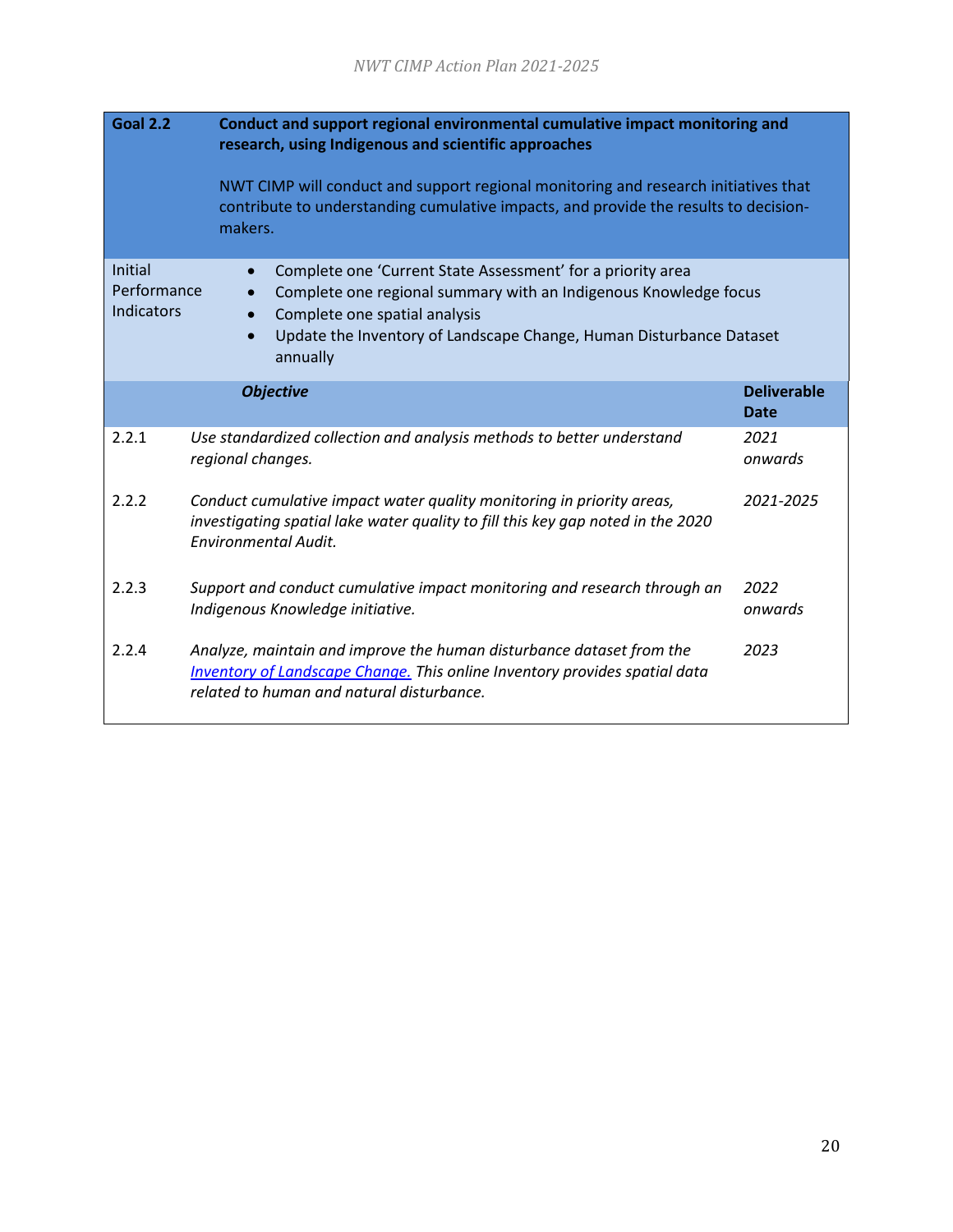| <b>Goal 2.3</b>                             | Address high priority cumulative impact monitoring and research questions of key<br>decision-makers for caribou, water, and fish                                                                                                                                                                                                                                     |                            |
|---------------------------------------------|----------------------------------------------------------------------------------------------------------------------------------------------------------------------------------------------------------------------------------------------------------------------------------------------------------------------------------------------------------------------|----------------------------|
|                                             | NWT CIMP will address the key priorities of the co-management boards and government<br>agencies that make major resource management decisions, as well as community<br>concerns. With key priorities identified in the monitoring Blueprints, NWT CIMP funds<br>cumulative impact monitoring and research projects and coordinates efforts between<br>project leads. |                            |
| Initial<br>Performance<br><b>Indicators</b> | % of projects that directly address high priority cumulative impact questions of<br>key decision-makers<br>% of projects led by or partnered with an Indigenous community or co-<br>management organization<br>% of projects whose results address a community concern                                                                                               |                            |
|                                             | <b>Objective</b>                                                                                                                                                                                                                                                                                                                                                     | <b>Deliverable</b><br>Date |
| 2.3.1                                       | Use the monitoring Blueprints to assess and distribute funding through a<br>collaborative robust funding process and efficient reporting requirements.                                                                                                                                                                                                               | September-<br>May annually |
| 2.3.2                                       | Coordinate funded projects and monitoring collaborations through NWT CIMP<br>staff project liaison activities. Project status and summaries are shared with the<br><b>Steering Committee.</b>                                                                                                                                                                        | Ongoing                    |

| <b>Goal 2.4</b>                      | Support and promote Indigenous Knowledge cumulative impact monitoring and<br>research projects<br>NWT CIMP staff will work with Indigenous governments and organizations to better<br>support and encourage Indigenous Knowledge cumulative impact monitoring and<br>research projects and promote their use in resource management decisions. |                                   |
|--------------------------------------|------------------------------------------------------------------------------------------------------------------------------------------------------------------------------------------------------------------------------------------------------------------------------------------------------------------------------------------------|-----------------------------------|
| Initial<br>performance<br>indicators | % of projects that focus on Indigenous Knowledge<br>$\bullet$                                                                                                                                                                                                                                                                                  |                                   |
|                                      | <b>Objective</b>                                                                                                                                                                                                                                                                                                                               | <b>Deliverable</b><br><b>Date</b> |
| 2.4.1                                | Support and facilitate Indigenous governments and organizations in conducting<br>Indigenous Knowledge cumulative impact monitoring and research projects.                                                                                                                                                                                      | 2021-2025                         |
| 2.4.2                                | Support and promote Indigenous governments and organizations in analyzing or<br>summarizing Indigenous Knowledge monitoring information, as appropriate, for<br>decision-making.                                                                                                                                                               | 2021-2025                         |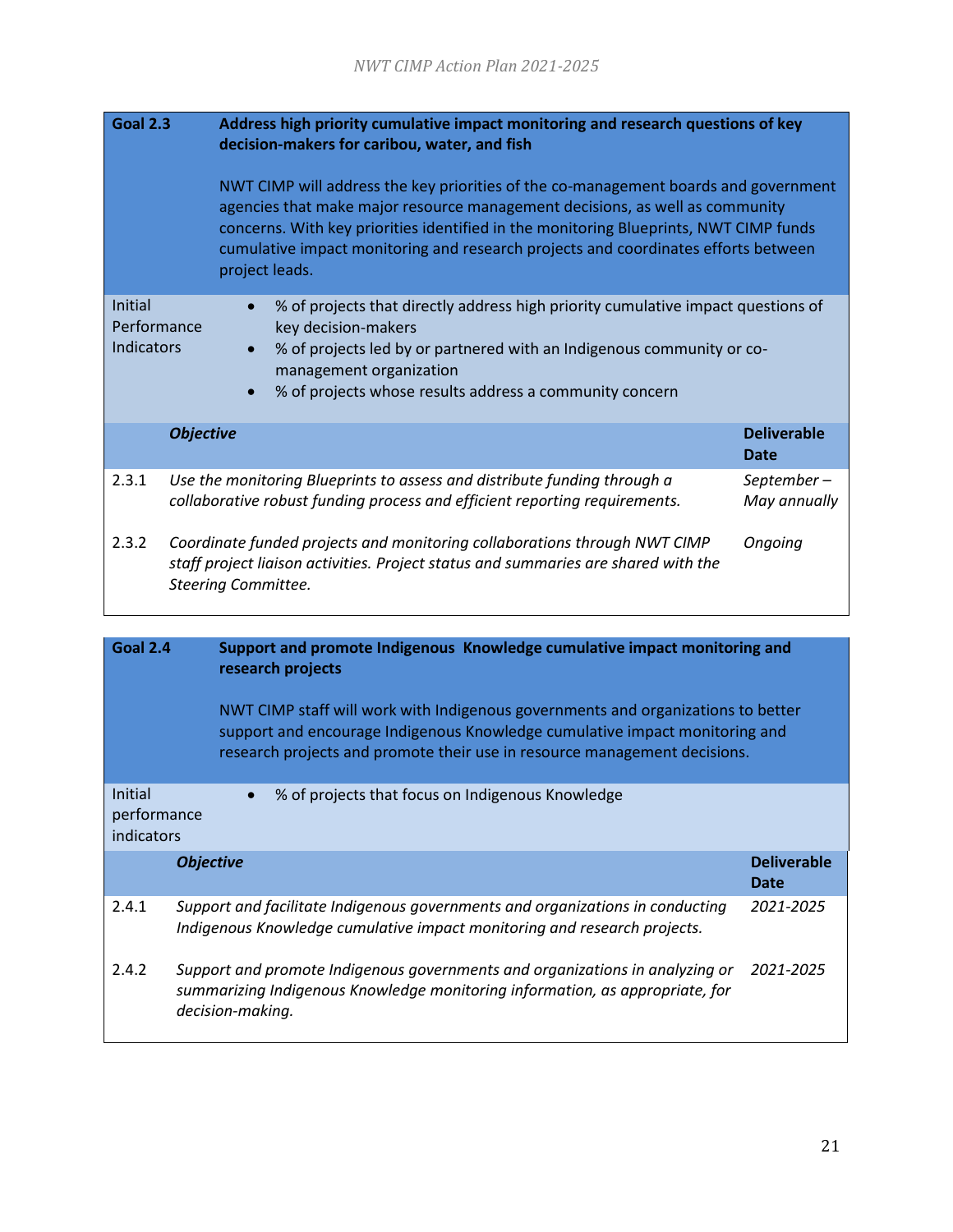### <span id="page-22-0"></span>**A3. Communicate Results to Decision-makers and the Public**

NWT CIMP recognizes the importance of monitoring and research results being published in peerreviewed literature to ensure a high standard of work and availability. It is essential that results also be presented in plain language that is broadly understood by decision-makers and the public.

Given the legislated mandate of NWT CIMP with respect to land and water use decisions, it is important to report results directly to decision-makers through regulatory processes. Results and opportunities for feedback must also be presented to communities in which the monitoring or research occurs.

| A <sub>3</sub>                                                                                                             | <b>Communicate Results to Decision-makers and the Public</b>                                                                                                                                                                                                |                            |
|----------------------------------------------------------------------------------------------------------------------------|-------------------------------------------------------------------------------------------------------------------------------------------------------------------------------------------------------------------------------------------------------------|----------------------------|
| <b>Goal 3.1</b><br>Report relevant NWT CIMP-supported monitoring and research results directly to co-<br>management boards |                                                                                                                                                                                                                                                             |                            |
|                                                                                                                            | Regulatory decision-makers may have specific ways that information is to be submitted<br>such as through an environmental assessment process. NWT CIMP staff reports relevant<br>results directly to decision-makers through formal and informal processes. |                            |
| Initial<br>Performance<br>Indicators                                                                                       | % of project results that are provided to decision-makers<br>% of decision-maker-specific deliverables generated and available<br>$\bullet$                                                                                                                 |                            |
|                                                                                                                            | <b>Objective</b>                                                                                                                                                                                                                                            | <b>Deliverable</b><br>Date |
| 3.1.1                                                                                                                      | Report results directly to co-management boards, as agreed to through the<br>regular discussions about decision-making needs.                                                                                                                               | Ongoing                    |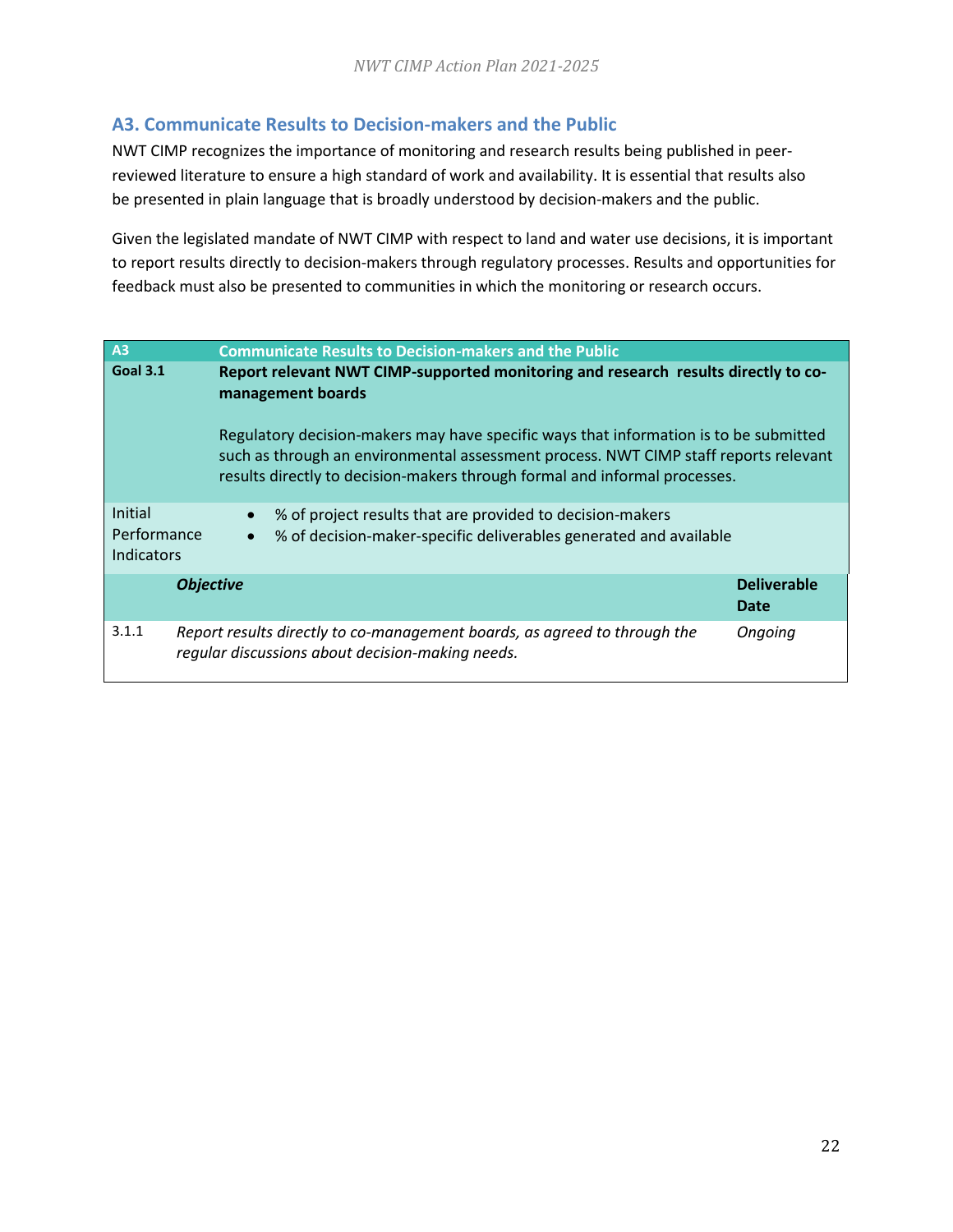| <b>Goal 3.2</b>                      | NWT CIMP monitoring and research results are accessible to communities and the<br>public<br>NWT CIMP results are easily available to a broad audience. Researchers are expected to<br>explain and discuss ongoing results directly with the communities. NWT CIMP ensures<br>that projects have robust communication plans that inform the public on a regular basis.<br>NWT CIMP annually hosts regional results workshops where project results are shared. |                                   |
|--------------------------------------|---------------------------------------------------------------------------------------------------------------------------------------------------------------------------------------------------------------------------------------------------------------------------------------------------------------------------------------------------------------------------------------------------------------------------------------------------------------|-----------------------------------|
| Initial<br>Performance<br>Indicators | # of community presentations provided<br>$\bullet$<br># of records posted to NWT Discovery Portal<br># of reports and peer reviewed publications generated<br># of plain language summaries developed                                                                                                                                                                                                                                                         |                                   |
|                                      | <b>Objective</b>                                                                                                                                                                                                                                                                                                                                                                                                                                              | <b>Deliverable</b><br><b>Date</b> |
| 3.2.1                                | Monitoring and research results are presented in both plain language and<br>scientific publications, in diverse formats.                                                                                                                                                                                                                                                                                                                                      | Ongoing                           |
| 3.2.2                                | Monitoring and research results and opportunities for feedback are presented<br>to communities where the monitoring or research is occurring.                                                                                                                                                                                                                                                                                                                 | Annually                          |
| 3.2.3                                | Project summaries and updates are provided to Indigenous governments and<br>organizations and shared publicly.                                                                                                                                                                                                                                                                                                                                                | 2021-2025                         |
| 3.2.4                                | Monitoring and research results are available on the NWT Discovery Portal<br>and/or the NWT CIMP website.                                                                                                                                                                                                                                                                                                                                                     | Ongoing                           |
| 3.2.5                                | Monitoring data for water, where appropriate, are uploaded to the Mackenzie<br>DataStream.                                                                                                                                                                                                                                                                                                                                                                    | Ongoing                           |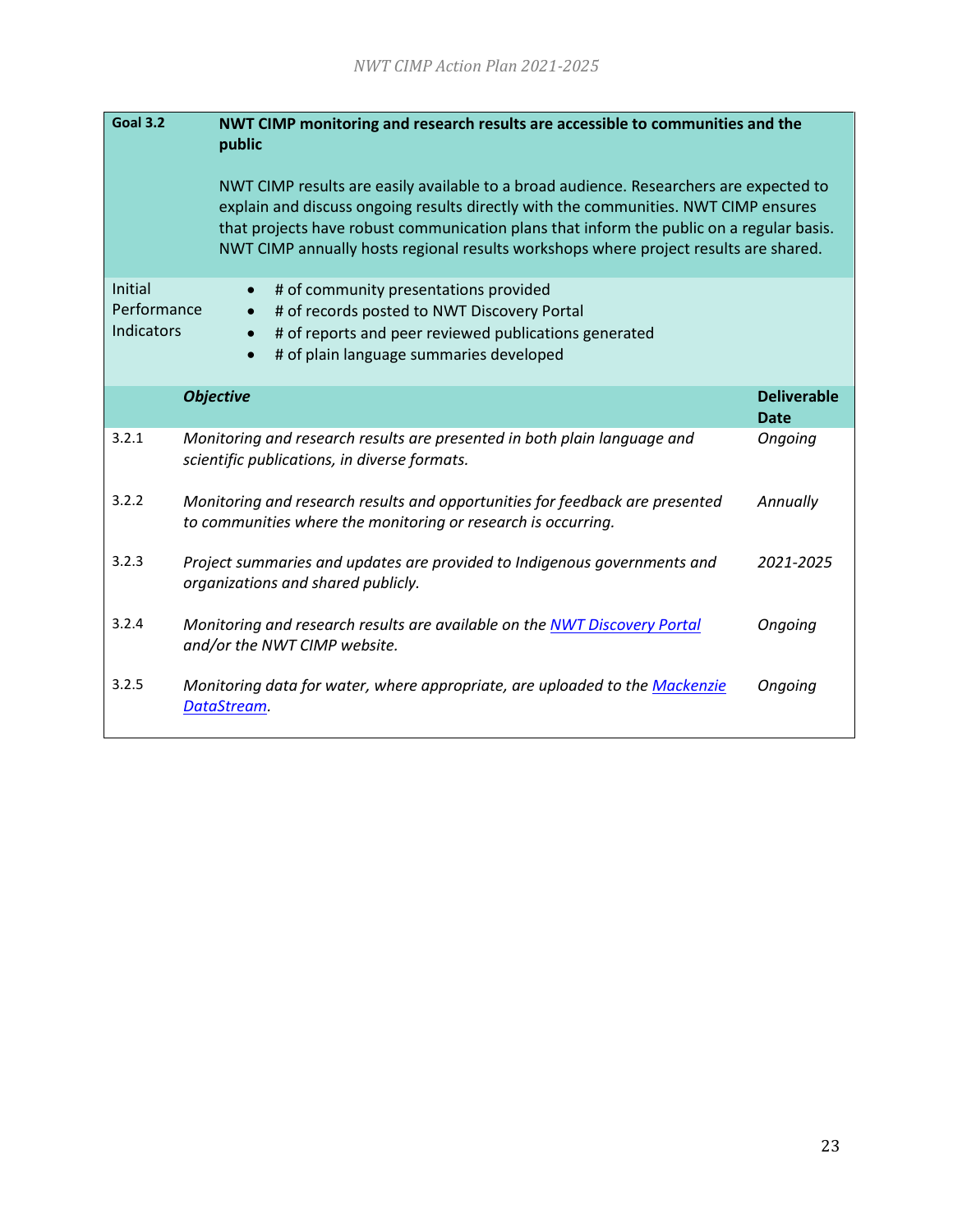### <span id="page-24-0"></span>**A4. Facilitate the NWT Environmental Audit**

The NWT Environmental Audit is an MVRMA obligation that NWT CIMP facilitates. NWT CIMP is audited in the process, so must work at an arms-length from the Auditor.

| <b>A4</b>                                                                                                          | <b>Facilitate the NWT Environmental Audit</b>                                                                                                                                                                                                                                                                                                                  |                            |
|--------------------------------------------------------------------------------------------------------------------|----------------------------------------------------------------------------------------------------------------------------------------------------------------------------------------------------------------------------------------------------------------------------------------------------------------------------------------------------------------|----------------------------|
| Goal 4.1<br>Ensure that the NWT Environmental Audit is conducted every five years, in<br>accordance with the MVRMA |                                                                                                                                                                                                                                                                                                                                                                |                            |
|                                                                                                                    | The next Environmental Audit will be released in 2025. NWT CIMP staff will work with<br>the Audit Steering Committee to develop the Audit Terms of Reference, select an<br>Auditor and facilitate interactions throughout all stages of the Audit. The Audit Steering<br>Committee consists of Indigenous, federal and territorial government representatives. |                            |
| Initial<br>Performance<br>Indicators                                                                               | Completion of the 2025 NWT Environmental Audit report<br>Release of the 2025 NWT Environmental Audit report                                                                                                                                                                                                                                                    |                            |
|                                                                                                                    | <b>Objective</b>                                                                                                                                                                                                                                                                                                                                               | <b>Deliverable</b><br>Date |
| 4.1.1                                                                                                              | Facilitate completion of the Terms of Reference for the 2025 Audit with the<br>Audit Steering Committee.                                                                                                                                                                                                                                                       | 2022                       |
| 4.1.2                                                                                                              | Contract independent Auditor.                                                                                                                                                                                                                                                                                                                                  | 2023                       |
| 4.1.3                                                                                                              | Coordinate Audit Steering Committee and Auditor, as required.                                                                                                                                                                                                                                                                                                  | 2022-2025                  |